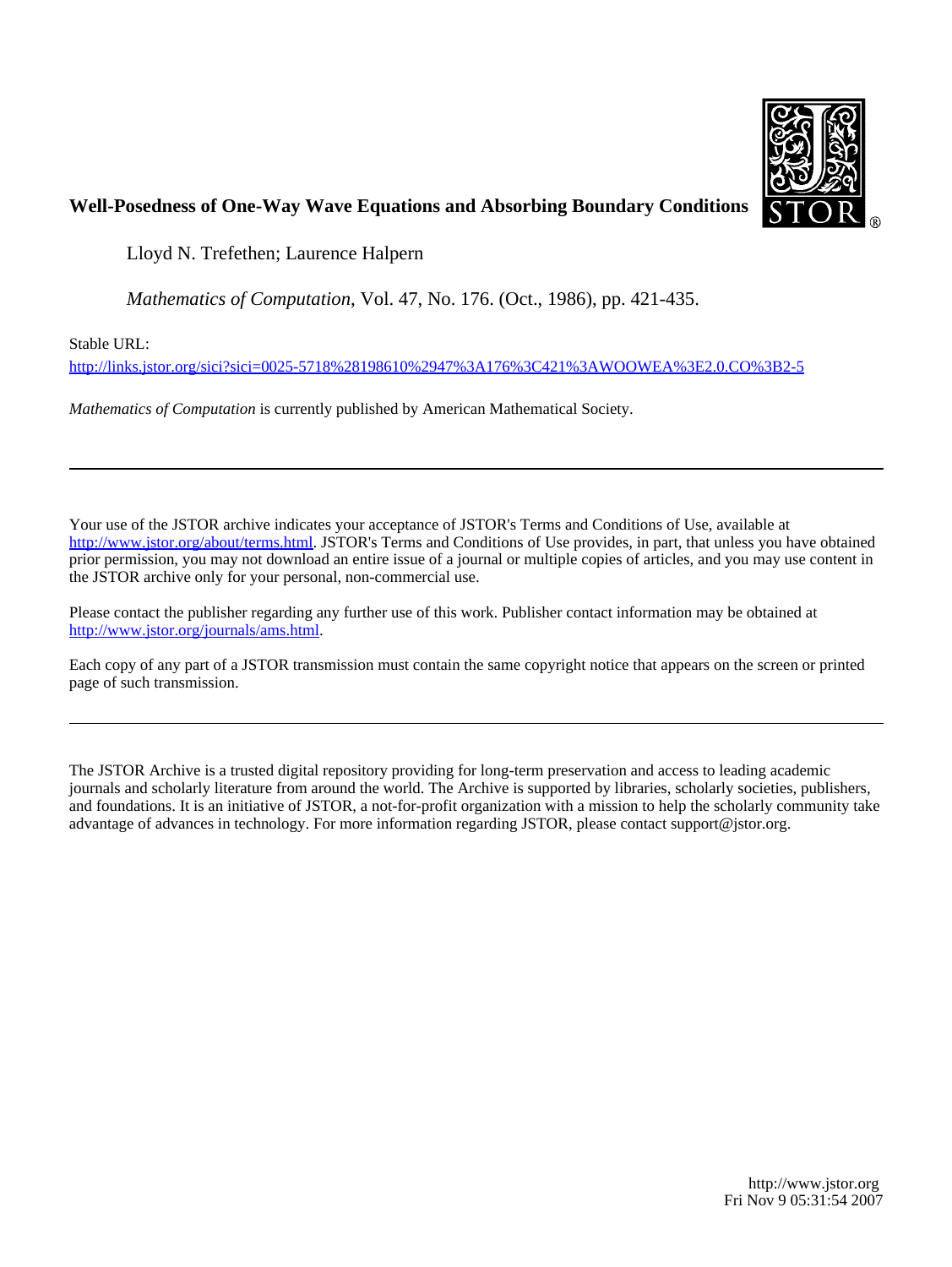# **Well-Posedness of One-Way Wave Equations and Absorbing Boundary Conditions**

#### **By Lloyd N. Trefethen\* and Laurence Halpern**

Abstract. A one-way wave equation is a partial differential equation which, in some approximate sense, behaves like the wave equation in one direction but permits no propagation in the opposite one. Such equations are used in geophysics, in underwater acoustics, and as numerical "absorbing boundary conditions". Their construction can be reduced to the approximation of  $\sqrt{1-s^2}$  on [-1, 1] by a rational function  $r(s) = p_m(s)/q_n(s)$ . This paper characterizes those rational functions  $r$  for which the corresponding one-way wave equation is well posed, both as a partial differential equation and as an absorbing boundary condition for the wave equation. We find that if  $r(s)$  interpolates  $\sqrt{1-s^2}$  at sufficiently many points in (-1, I), then well-posedness is assured. It follows that absorbing boundary conditions based on Padé approximation are well posed if and only if  $(m, n)$  lies in one of two distinct diagonals in the Pade table, the two proposed by Engquist and Majda. Analogous results also hold for one-way wave equations derived by Chebyshev or least-squares approximation.

#### **1. Introduction.**The wave equation

$$
(1.1) \t\t u_{tt} = u_{xx} + u_{yy}
$$

admits plane wave solutions

(1.2) 
$$
u(x, y, t) = e^{i(\tau t + \xi x + \eta y)}
$$

for any  $\xi$ ,  $\eta$ ,  $\tau \in \mathbb{R}$  that satisfy the dispersion relation

(1.3) 
$$
\tau^2 = \xi^2 + \eta^2.
$$

In the  $(\xi, \eta)$ -plane, the curves of constant  $\tau$  determined by this equation are concentric circles. The phase and group velocities of (1.2) are identical and equal to

(1.4) 
$$
\mathbf{v} = (v_x, v_y) = \left(-\frac{\xi}{\tau}, -\frac{\eta}{\tau}\right) = (\cos \theta, \sin \theta), \quad \theta \in [0, 2\pi].
$$

Thus, for each frequency  $\tau$ , (1.1) admits plane waves traveling with speed 1 in all directions.

In certain applications, what is ideally wanted is a *one-way wave equation* or paraxial equation that admits only half of these solutions: in this paper, all those with  $v_x \le 0$ , i.e.,  $\theta \in [\pi/2, 3\pi/2]$ . This idea has been introduced over the years in

Received June 6, 1985; revised February 7, 1986.

<sup>1980</sup> Mathematics Subject Classification. Primary 65N99, 65M05, 35L05.

*Key* words and phrases. Well-posedness, one-way wave equation, paraxial approximation, parabolic approximation, rational approximation, Pade table, absorbing boundary condition, migration, underwater acoustics.

<sup>\*</sup> Research supported by the National Aeronautics and Space Administration under Contract. No. NAS1-17070 while the author was a visitor at ICASE, NASA Langley Research Center, Hampton, VA 23665, and by National Science Foundation Grant DMS-8504703.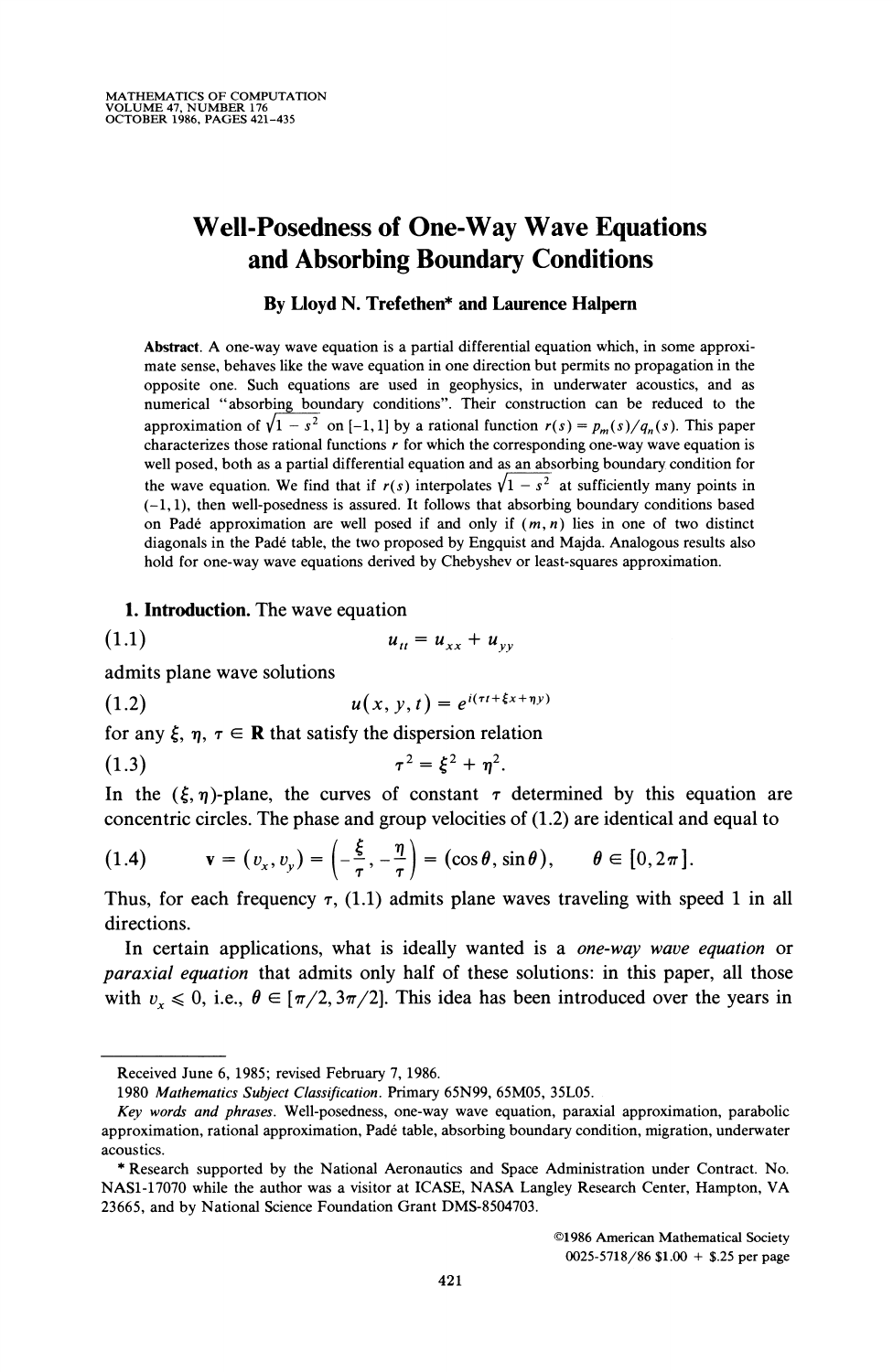various fields, and some early references are given in the appendix to *[27].*In the past decade and a half, one-way wave equations have come into heavy use in three areas. First, they were introduced by Claerbout in *1970* for **geophysical migration** of seismic waves, in which the aim is to construct images of geological formations underground by downward extrapolation of sound wave reflection data measured at the surface *[7].*For subsequent developments see *[4], 181, [26]* and recent volumes of *Geophysics.* Second, they were introduced by Tappert and Hardin in *1973* for **underwater acoustics** calculations, where the simulation of waves in the ocean can be speeded up greatly by assuming one-way lateral propagation away from the source *[27].*Further developments in this area are described in *1221, [24],* the latter of which contains many references, and in recent volumes of the *Journal of the Acoustical Society of America.* Finally, one-way wave equations were proposed again by Lindman in *1975 [23]* and by Engquist and Majda in *1977 [lo], [ll]*for application as approximate **absorbing boundary conditions** in numerical computations, where artificial boundaries must be introduced to limit a computational domain. For subsequent developments of this and related ideas, see *[3], 191, 1181* and recent volumes of the *Journal of Computational Physics.* 

Solving for  $\xi$  in (1.3), we get

(1.5) 
$$
\xi = \pm \tau \sqrt{1 - \eta^2/\tau^2} \,,
$$

where  $\sqrt{\cdot}$  denotes the standard branch of the square root. By (1.4), the plus and minus signs correspond to leftgoing and rightgoing waves, respectively:

(1.6a) 
$$
\xi = +\tau \sqrt{1 - \eta^2/\tau^2} \Leftrightarrow v_x \leq 0,
$$

(1.6b) 
$$
\xi = -\tau \sqrt{1 - \eta^2/\tau^2} \Leftrightarrow v_x \geqslant 0.
$$

Consequently, the ideal one-way equation would be an equation with dispersion relation *(1.6a),*or equivalently

(1.7) 
$$
\xi = \tau \sqrt{1 - s^2}, \qquad s = \eta/\tau = -\sin \theta
$$
 IDEAL O.W.W.E.

In the  $(\xi, \eta)$ -plane, the curves of constant  $\tau$  determined by this equation are concentric semicircles. Since  $\sqrt{1-s^2}$  is not rational, however, (1.7) is not the dispersion relation of a partial differential equation but of an equation containing a pseudodifferential operator. Such an operator is not local in space or time and cannot readily be implemented numerically, especially when the problem is generalized to allow variable coefficients.

To construct practical one-way wave equations, therefore, we will approximate *(1.7)*with the aid of a function

$$
r(s) = p_m(s)/q_n(s),
$$

where  $p_m$  and  $q_n$  are real polynomials of exact degrees  $m \ge 0$  and  $n \ge 0$  with no common zeros. We say that *r* is a rational function of *exact type (m, n).* The aim is for  $r(s)$  to be a good approximation to  $\sqrt{1-s^2}$  on [-1, 1]. From any such approximation, we will derive a corresponding partial differential equation by replacing *(1.7)* by the dispersion relation

(1.8) 
$$
\xi = \tau r(s), \qquad s = \eta/\tau = -\sin \theta \quad \text{APPROXIMATE O.W.W.E.}
$$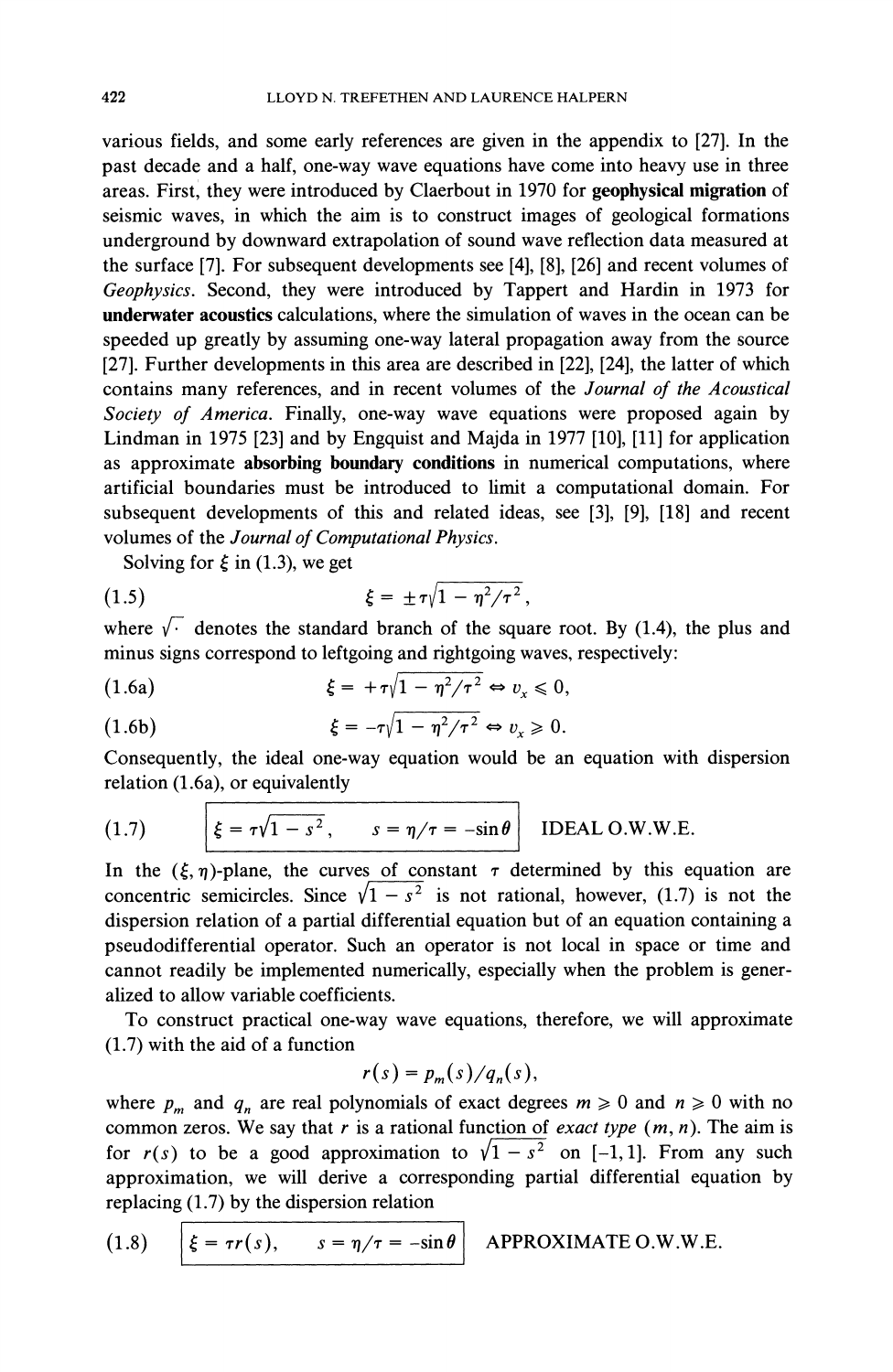For example, suppose *r* is the Taylor approximant  $r(s) = 1 - \frac{1}{2}s^2$ . Substituting this for  $\sqrt{1 - s^2}$  in (1.7) gives

$$
\xi=\tau\bigg(1-\frac{1}{2}\,\frac{\eta^2}{\tau^2}\bigg),
$$

or, equivalently,

$$
\xi\tau=\tau^2-\tfrac{1}{2}\eta^2,
$$

which is the dispersion relation of

$$
u_{xt} = u_{tt} - \frac{1}{2}u_{yy}.
$$

This is the original one-way wave equation, now classical, and is called the *parabolic equation*. In the general case (1.8), we multiply both sides by  $\tau^{\max\{m-1,n\}} q_n(\eta/\tau)$  to clear denominators, and get

(1.9) 
$$
\tau^{d-1} \xi q_n(\eta/\tau) = \tau^d p_m(\eta/\tau), \qquad d = \max\{m, n+1\}.
$$

This equation has the form

(1.10)  $P(\xi, \eta, \tau) = 0$ , degree(P) = d,

where  $P$  is a homogeneous polynomial with real coefficients in three variables. Thus it is the dispersion relation or symbol of a homogeneous partial differential equation of order  $d$  in  $x$ ,  $y$ ,  $t$ .

The most usual method for obtaining r is by Padé approximation [10], [11]. (Our example above is the Padé approximant of type  $(2,0)$ .) The disadvantage of Padé approximants is that although they are very accurate for  $s \approx 0$ , they are inaccurate near the singularities at  $s = \pm 1$ , and as a result, the corresponding one-way wave equations behave poorly for  $\theta \approx \pi/2$ ,  $3\pi/2$ . Therefore, it is tempting to consider alternative choices of r. Two reasonable candidates that we treat here are Chebyshev  $(L_{\infty})$  approximation and least-squares  $(L_{2})$  approximation. (Certain least-squares approximations for one-way wave equations have been investigated previously [2], [23], [30].) There are many other possibilities too, such as Chebyshev-Padé approximation [12], and we hope to compare the practical merits of various approximation schemes in a later work. (See [33].)

The purpose of this paper is to investigate the well-posedness of one-way wave equations. In one-way wave calculations, as in many other areas of numerical computation, many seemingly reasonable approximations turn out to be ill-posed and hence useless in practice, and it is highly desirable to be able to identify these in advance. Depending on the application, various well-posedness questions arise, of which we will consider two:

Initial value problem (IVP). A one-way wave equation could be applied as a partial differential equation in the domain  $t \ge 0$ ,  $x, y \in \mathbb{R}$ , subject to initial data at  $t = 0$ . Well-posedness refers to the existence of a unique solution whose norm at  $t = t_0$  can be estimated in terms of the initial data.

Initial boundary value problem (IBVP). In absorbing boundary condition applications, the domain is x,  $t \ge 0$ ,  $y \in \mathbb{R}$ , and the one-way wave equation is applied as a boundary condition along  $x = 0$  for (1.1). Well-posedness is now the existence of a unique solution whose norm at  $t = t_0$  and along  $x = 0$  can be estimated in terms of the initial data.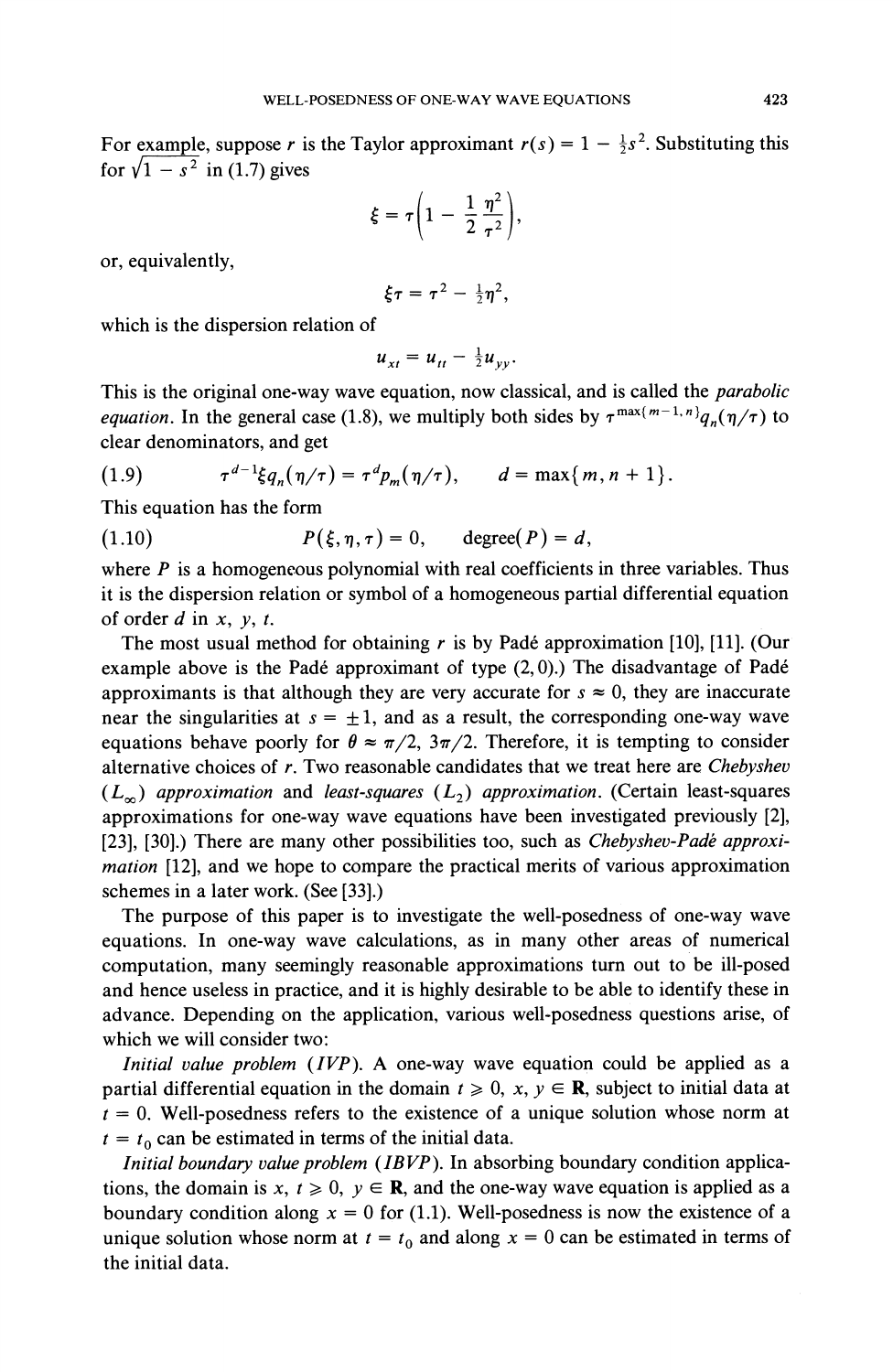Our main result is that for most methods of approximation of  $\sqrt{1 - s^2}$ , problems IVP and IBVP are well posed if and only if *(m, n)* lies in one of three diagonals of the table of approximants, or two in the case of even approximants. Our method consists of reducing each well-posedness question to algebraic criteria involving the function *r*, whose relationships to each other are studied systematically. Here is an intuitive explanation of why the result comes out so simply even for the relatively complicated problem IBVP: An absorbing boundary condition permits wave propagation in one direction, while ill-posedness amounts to the possibility of propagation in the other. Thus absorption and well-posedness are naturally related.

According to standard results for hyperbolic partial differential equations, our well-posedness criteria are also valid for one-way wave equations with smoothly varying coefficients [20].

Analogous three-diagonal results have been obtained previously for other problems. In the numerical solution of ordinary differential equations, the *Ehle conjec*ture, proved by Wanner, Hairer, and Nørsett [31], asserts that a certain class of discrete approximations is stable in precisely three diagonals. More recently, Iserles and Strang have established a three-diagonal stability result for discrete approximations to hyperbolic partial differential equations [17]. The connections between these results and ours are at present not understood.

Well-posedness results for one-way wave equations have been proved previously in [I], [2], [9], [ll], [30], [32], and elsewhere. In particular, Engquist and Majda showed in [11] that Padé approximation leads to a well-posed problem IBVP for all  $m = n$  and  $m = n + 2$ , but an ill-posed one in case (4,0). Thus another way to summarize our results is as follows: We show that the boundary conditions proposed by Engquist and Majda are the only Pade absorbing boundary conditions that are well posed, and we extend an analogous conclusion to other classes of approximations and to initial-value problems.

Two topics must be mentioned that are not discussed in this paper. First, we do not consider the well-posedness of one-way wave equations as evolution equations in *x* rather than *t,* although this is their most common use in geophysics and underwater acoustics. Second, nothing is said here about discrete approximations to one-way wave equations, which may be unstable even when the differential equation is well posed. We hope to repair these omissions in the future.

**2. Statement of Results and Outline of the Paper.** Our results can be summarized as follows. Throughout, problems IVP and IBVP are based on the one-way wave equation derived by (1.8) from an arbitrary real rational function *r* of exact type  $(m, n)$  with  $r(0) \neq 0$ ,  $\infty$ . Also, the integer  $\chi_{mn}$  is defined by

(2.1) 
$$
\chi_{mn} = \begin{cases} 0 & \text{if } m+n \text{ is odd,} \\ 1 & \text{if } m+n \text{ is even.} \end{cases}
$$

**THEOREM 1. Problem IVP is well posed if and only if the zeros and poles of**  $r(s)/s$ *are real and simple and interlace along the real axis.* 

**THEOREM 2. Problem IBVP is well posed if and only if the zeros and poles of**  $r(s)/s$ are real and simple and interlace along the real axis, and furthermore  $r(s) > 0$  for  $s \in [-1, 1].$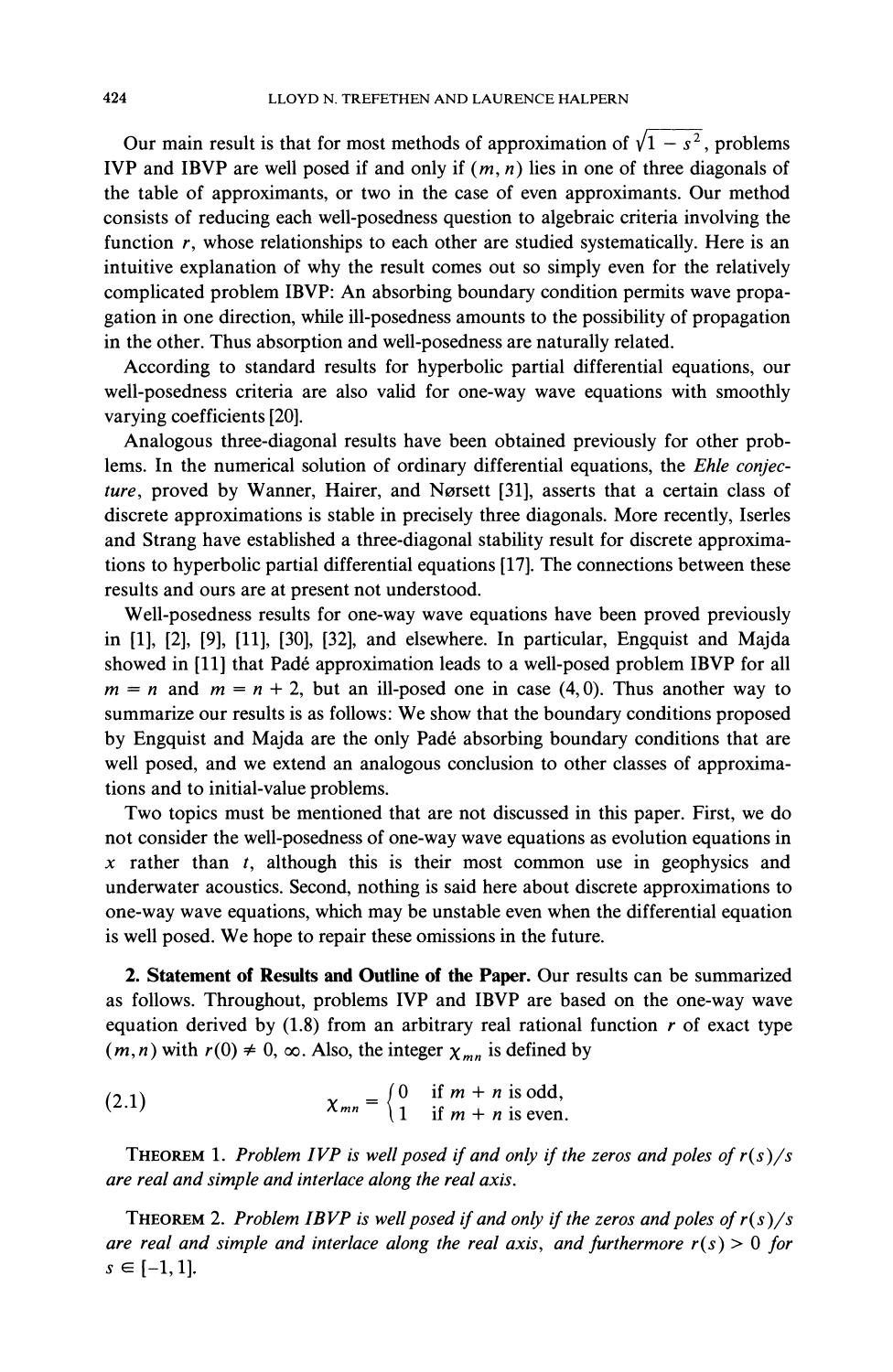These results imply:

COROLLARY 1. *Problems IVP and IBVP can be well posed only if*  $n \le m \le n + 2$ .

COROLLARY 2. *IBVP* well posed  $\Rightarrow$  *IVP* well posed.

Corollary 1 has the following converse:

THEOREM 3. If  $n \le m \le n + 2$ , and if  $r(s)$  interpolates  $\sqrt{1 - s^2}$  at  $m + n + 1 +$  $\chi_{mn}$  points in (-1, 1), *counted with multiplicity*, *then problems IVP and IBVP are well posed.* 

The approximants one might consider in practice usually satisfy this interpolation condition. In particular, this is true of Padé, Chebyshev, and least-squares approximants. (The least-squares approximants in question are required to be even, for as we will explain, the situation becomes more complicated otherwise.) This implies finally:

THEOREM4. *The Padk, Chebyshev, and least-squares families of one-way wave*  equation yield well-posed problems IVP and IBVP in precisely two distinct diagonals of *the tables of approximants, namely*  $m = n$  *and*  $m = n + 2$ *.* 

A remark should be made about odd values of *m* and *n.* Usually, as in Theorem 4, *r* is an even function, and the resulting one-way wave equation is symmetric about  $\theta = \pi$ . In this event *m* and *n* are even, so the case  $m = n + 1$  of Theorem 3 does not occur. But there are also applications in which one wants a one-way wave equation tuned asymmetrically to be accurate near some angle  $\theta_0 \neq \pi$ , and here, *m* or *n* may be odd. We have therefore considered it important to derive results for arbitrary m and *n* rather than assume these numbers are even.

Here is an outline of the remainder of the paper. Section 3 is devoted to investigating certain purely algebraic properties of *r* that constitute the heart of our argument. First, Lemma 1 establishes three equivalent statements to the interlace condition of Theorem 1, assuming  $r(0) > 0$ . Thus a fuller assertion than Theorem 1 would be that problem IVP is well posed if and only if *r* or *-r* satisfies the conditions of Lemma 1. Next, Lemma 2 establishes three equivalent statements to the condition of Theorem 2; problem IBVP is well posed if and only if *r* satisfies the conditions of Lemma 2. One of these is an interpolation condition from which Theorem **3** will follow. Finally, Lemma 3' shows that a rational function *r* can interpolate  $\sqrt{1-s^2}$  in at most  $m + n + 1 + \chi_{mn}$  points in the plane. This conclusion has been used already in the proof of Lemma 2, and will be applied again later to establish nondegeneracy of Pade and Chebyshev approximants. Because of it, Theorem 3 would be unchanged if it read *at least*  $m + n + 1 + \chi_{mn}$  points of interpolation.

Section 4 treats well-posedness of problem IVP by reducing it to one of the algebraic conditions of Lemma 1.This proves Theorem 1.

Section 5 treats well-posedness of problem IBVP by reducing it to one of the conditions of Lemma 2. This proves Theorems 2 and 3.

Finally, Section 6 shows that various families of even approximants to  $\sqrt{1-s^2}$ , including Pade, Chebyshev, and least-squares, satisfy the interpolation condition of Theorem 3. Together with Corollary 1, this proves Theorem 4.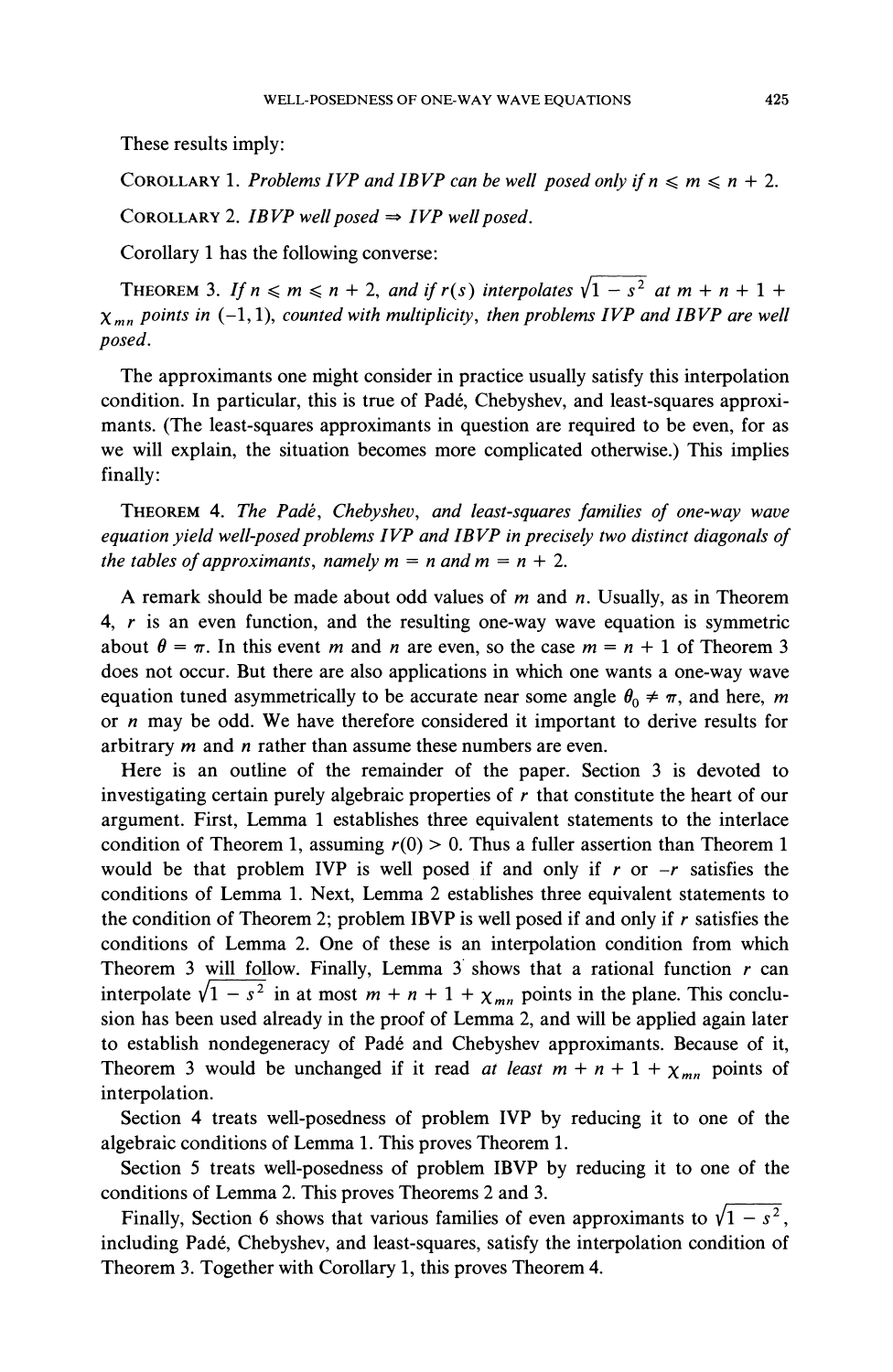**3. Lemmas on the Rational Function** r. Our first lemma identifies a class of functions that decrease monotonically along **R** except for simple poles. Parts of this result have appeared elsewhere, for example in [I], [2], [32].

**LEMMA** 1. Let r be a real rational function of exact type  $(m, n)$  with  $r(0) \neq 0$ ,  $\infty$ . The following conditions are equivalent:

(a) If s is finite with  $\text{Im } s > 0$ , then  $r(s)/s$  is finite with  $\text{Im } r(s)/s < 0$ .

(b)  $r(0) > 0$ , and the zeros and poles of  $r(s)/s$  in **C** are real and simple and interlace along the real axis.

(c)  $r(s)/s$  can be written in the form

(3.1) 
$$
\frac{r(s)}{s} = a - b_0 s + \sum_{k=1}^{n+1} \frac{b_k}{s - s_k}
$$

for some a,  $b_k$ ,  $s_k \in \mathbf{R}$ , where  $s_1 < s_2 < \cdots < s_{n+1}$ ,  $b_0 \ge 0$ , and  $b_k > 0$  for  $k \ge 1$ .

*Proof.* (a)  $\Rightarrow$  (b). We will show that if any of the four assertions of condition (b) fails, then (a) cannot hold. First, if  $r(0) < 0$ , then  $r(s)/s$  behaves like a positive multiple of  $-1/s$  near  $s = 0$ , and necessarily maps is into the upper half-plane for small enough  $\varepsilon$ . Second, if  $r(s)/s$  has a zero or pole  $s_0 \in \mathbb{C} - \mathbb{R}$ , we can assume Im  $s_0 > 0$  by symmetry, and  $r(s)/s$  must take values in both the upper and lower half-planes near  $s_0$ . Third, if  $r(s)/s$  has a multiple zero or pole  $s_0 \in \mathbf{R}$ , then  $r(s)/s$ must take values in both half-planes for s in a one-sided neighborhood of  $s_0$  with Im  $s > 0$ . Finally, suppose the zeros and poles are real and simple but do not interlace—there are two zeros  $s_1, s_2 \in \mathbf{R}$  with no pole in-between, or the reverse. Then  $r(s)/s$  has a local maximum or minimum  $\sigma$  at some point  $s^* \in (s_1, s_2)$ , so  $r(s)/s - \sigma$  has a multiple zero at s<sup>\*</sup>, and this is inconsistent with (a) as before.

(b)  $\Rightarrow$  (c). Condition (b) implies that  $r(s)/s$  has exactly  $n + 1$  simple poles and at most  $n + 2$  simple zeros, hence order at most  $O(s)$  at  $s = \infty$ . Therefore its partial fraction decomposition has the form (3.1) for some  $a, b_k, s_k \in \mathbb{R}$  with  $s_1 < \cdots <$  $s_{n+1}$  and with  $b_k \neq 0$  for  $k \geq 1$ , and if  $k_0$  is the index with  $s_{k_0} = 0$ , then  $b_{k_0} = r(0) > 0$ . Now if  $b_k < 0$  for some  $k \ge 1$ , there must be a pair  $b_k$ ,  $b_{k+1}$  with  $b_k b_{k+1} < 0$ . But in this event there are an even number of zeros between  $s_k$  and  $s_{k+1}$ , contradicting the interlace condition. On the other hand, if  $b_k > 0$  for all  $k \ge 1$  but  $b_0 < 0$ , then  $r(s)/s$  has constant sign and is therefore nonzero on  $(-\infty, s_1)$  and  $(s_{n+1}, \infty)$ . It follows that if the interlace condition holds,  $r(s)/s$  has only *n* real zeros out of  $n + 2$  zeros altogether, which implies the existence of a conjugate pair of zeros off the real axis, contradicting (b).

 $(c) \Rightarrow (a)$ . Trivial.  $\Box$ 

The conditions of Lemma 1 are enough to ensure that  $r(s)$  does not interpolate  $-\sqrt{1-s^2}$  in the upper half-plane or at  $s = 0$ . For well-posedness of problem IBVP, this will have to be strengthened to exclude interpolation throughout  $[-1, 1]$ . In what follows,  $\sqrt{1-s^2}$  denotes the branch of the square root defined by branch cuts  $(-\infty, -1]$  and  $[1, \infty)$  that takes the value 1 at  $s = 0$ .

**LEMMA** 2. Let r be a real rational function of exact type  $(m, n)$  with  $r(0) \neq 0, \infty$ . The following conditions are equivalent:

(d) r satisfies the conditions of Lemma 1, and moreover  $r(s) > 0$  for  $s \in [-1, 1]$ .

(e)  $r(s) = -\sqrt{1 - s^2}$  has no solutions in  $C - (-\infty, -1) - (1, \infty)$ .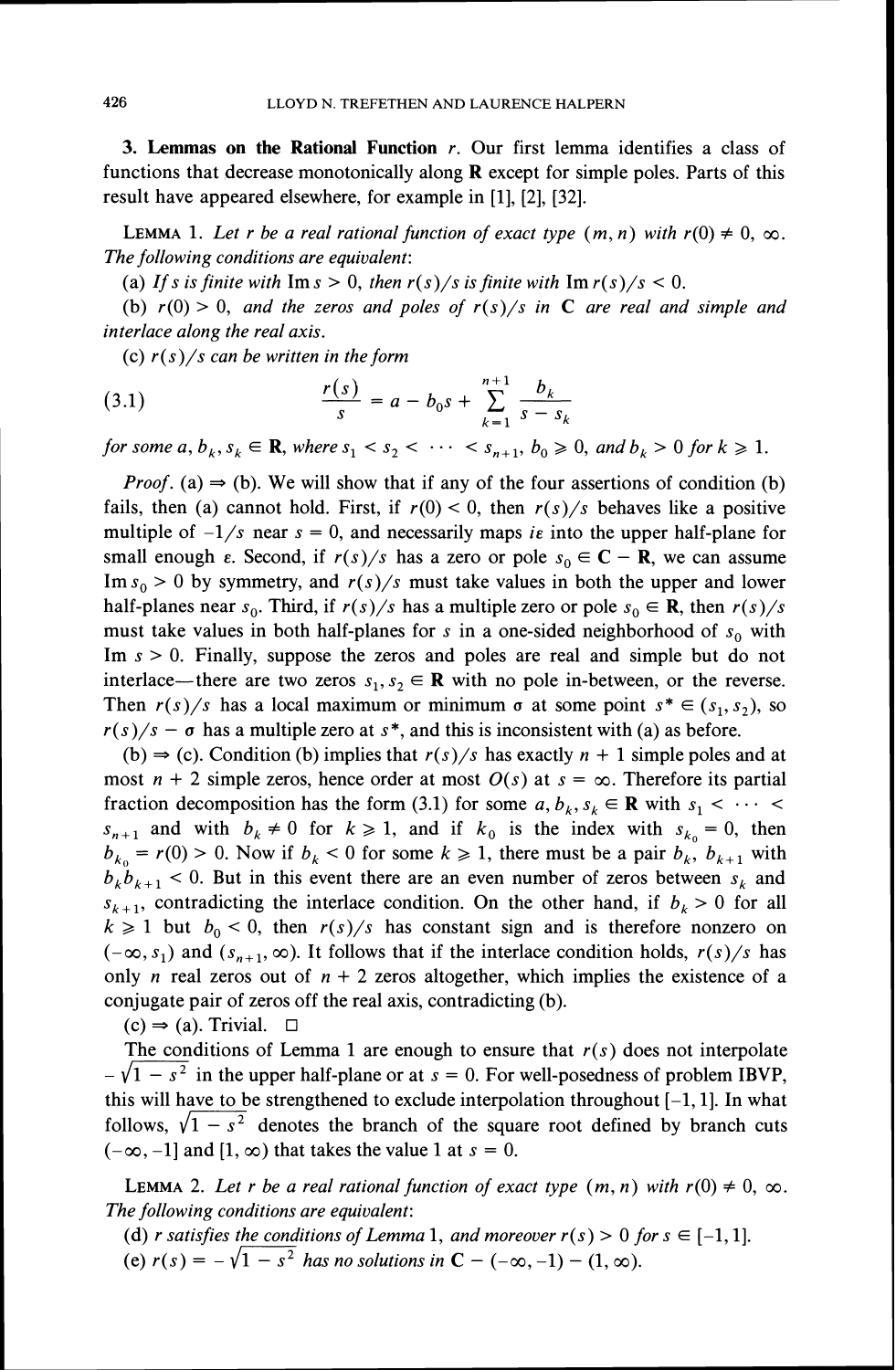(f)  $n \leq m \leq n + 2$ , and  $r(s) = \pm \sqrt{1 - s^2}$  has  $m + n + 1 + \chi_{mn}$  solutions in  $C - (-\infty, -1] - [1, \infty)$ , counted with multiplicity.

*Proof.* (d)  $\Rightarrow$  (e). For Im s > 0, we have Im[- $\sqrt{1-s^2}/s$ ] > 0, while by condition (a) of Lemma 1, Im  $r(s)/s < 0$ . Therefore  $r(s) = -\sqrt{1-s^2}$  has no solutions in the upper half-plane, or by symmetry, in the lower half-plane. On  $[-1, 1]$  it cannot have any solutions either, since  $-\sqrt{1-s^2} \le 0 < r(s)$  by assumption.

(e)  $\Rightarrow$  (f). Squaring  $r(s) = \pm \sqrt{1-s^2}$  yields the polynomial equation (3.2)  $p_m^2(s) - (1 - s^2)q_n^2(s) = 0,$ 

which has exact degree  $2d = 2 \max\{m, n + 1\}$ , hence has  $2d$  solutions counted with multiplicity, which can only lie in  $C - (-\infty, -1] - [1, \infty)$  since (e) prohibits solutions at  $s = \pm 1$ . Each of these is a solution of  $r(s) = \sqrt{1 - s^2}$  or of  $r(s) =$  $-\sqrt{1-s^2}$ , but not both, so if (e) holds, there must be 2d solutions of the latter equation. Since 2 max $\{m, n + 1\} \ge m + n + 1 + \chi_{mn}$ , with equality if and only if  $n \leq m \leq n + 2$ , condition (f) now follows from Lemma 3 below.

 $(f) \Rightarrow (d)$ . Condition (f) can hold only if the estimates are sharp in the proof of Lemma 3 below, and this implies the interlace property (b) of Lemma 1; we omit the details. Moreover,  $r(s)$  must be positive on [-1, 1], for otherwise  $r(s) = -\sqrt{1-s^2}$ would have a solution there, and for  $n \le m \le n + 2$ , this would put the total number of solutions of (3.2) above the limit  $2 \max\{m, n + 1\}$ .  $\Box$ 

Finally, Lemma 3, whose proof we have just appealed to, limits the number of times  $r(s)$  can interpolate  $\sqrt{1-s^2}$  in the plane. The following argument is based on ideas suggested to us by Peter Borwein of Dalhousie University. See also Lemma 4.1 of [17], where Rolle's theorem is used to limit the number of interpolation points on an interval. Arieh Iserles has further indicated to us that an alternative proof of Lemma 3 can be based on order stars [17], [31].

LEMMA 3. Let r be a real rational function of exact type  $(m, n)$ , and let L be the number of solutions of  $r(s) = \sqrt{1-s^2}$  in  $C - (-\infty, -1) - (1, \infty)$ , counted with multiplicity. Then

$$
(3.3) \tL \leqslant m + n + 1 + \chi_{mn}
$$

*Proof.* If there is a solution at  $s = \pm 1$ , its multiplicity is defined to be 1, since  $r(s)$  cannot match the infinite derivative there. But we can dispose of this possibility by considering a new rational function  $r<sub>\epsilon</sub>(s) = r(s + \epsilon)$  or  $r<sub>\epsilon</sub>(s) = r(s + \epsilon s)$ , depending on the signs of  $r(s)$  near the endpoints of  $[-1, 1]$ . For  $\varepsilon$  sufficiently small and of appropriate sign,  $r<sub>s</sub> = \sqrt{1 - s^2}$  will also have L solutions, all of them in the open region  $C - (-\infty, -1] - [1, \infty)$ . So without loss of generality, we can assume  $r(\pm 1) \neq 0$ .

The number  $L$  is the number of zeros of

$$
\phi(s) = p_m(s) - \sqrt{1 - s^2} q_n(s)
$$

in  $C - (-\infty, -1] - [1, \infty)$ . For sufficiently large R, these must all lie in the region shown in Figure 1. Therefore  $\phi$  has winding number L along the boundary  $\alpha - \beta - \gamma - \bar{\gamma} - \bar{\beta} - \bar{\alpha}$ . This implies that Im $\phi(s)$  and Re  $\phi(s)$  must each have at least 2L zeros interlacing on this boundary. In what follows we assume  $m \ge n + 1$ , and bound the number of zeros of  $\text{Im}\phi(s)$ ; for  $m \leq n + 1$ , one proceeds analogously by bounding the number of zeros of  $\text{Re}\,\phi(s)$ .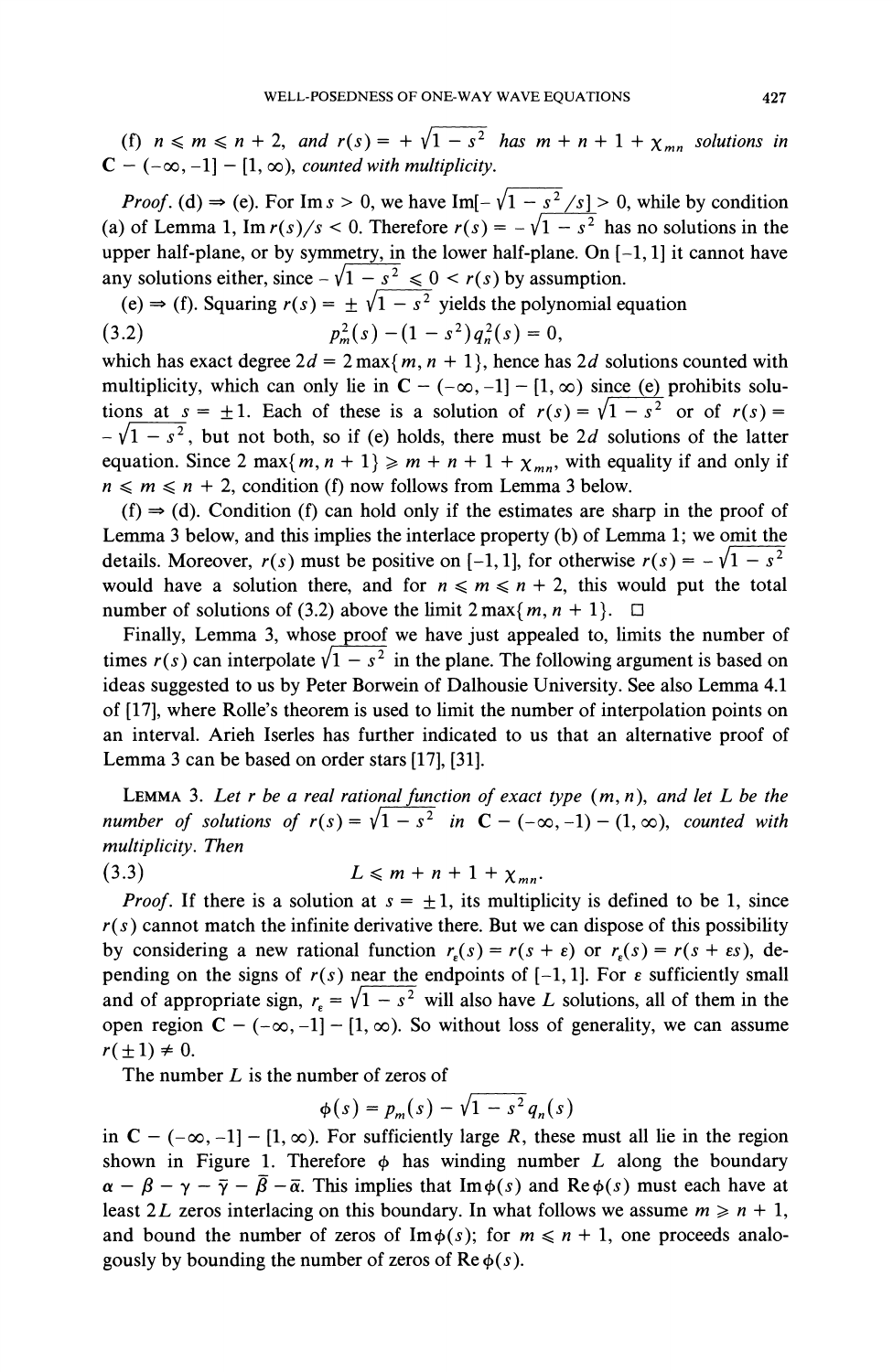

FIGURE 1<br>Contour for counting zeros of  $r(s) - \sqrt{1 - s^2}$ .

On  $\beta$ ,  $\phi(s)$  behaves approximately like  $As^{m}-iBs^{n+1}$ , where A and B are the leading coefficients of p and q, respectively. Therefore Im $\phi(s)$  has at most  $m + \chi_{mn}$ zeros on  $\beta$ , where the  $\chi_{mn}$  results from the fact that if m and n are both even or both odd, the lower-order term  $iBs^{n+1}$  may bring about one extra crossing of the real axis. On  $\overline{\beta}$  the count is the same. On  $\alpha$ ,  $\gamma$ ,  $\overline{\gamma}$ , and  $\overline{\alpha}$ , we have Re $\phi(s) = p_m(s)$ and Im $\phi(s) = -i\sqrt{1-s^2} q_n(s)$ , and therefore Im $\phi(s)$  has at most  $2n + 2$  zeros on these contours, including those at  $s = \pm 1$ . Adding these bounds together gives  $2L \leq 2m + 2\chi_{mn} + 2n + 2,$ 

which reduces to  $(3.3)$ .  $\Box$ 

**4. Well-Posedness of Problem IVP.** Let r be a real rational function of exact type  $(m, n)$ , and consider the corresponding homogeneous partial differential equation of degree  $d = \max\{m, n + 1\}$  obtained from (1.8)-(1.10). Throughout this section, we assume  $r(0) \neq 0$ ,  $\infty$ , which is no restriction in practice since  $\sqrt{1 - s^2} = 1$  at  $s = 0$ . By (1.9), the condition  $r(0) \neq 0$  amounts to the assumption that the coefficient of  $\tau^d$ in  $P(\xi, \eta, \tau)$  does not vanish, so that  $t = 0$  is not a characteristic surface for the differential equation. Here is the standard result on well-posedness:

WELL-POSEDNESS CRITERION. Problem IVP is well posed if and only if  $P(\xi, \eta, \tau) = 0$ has no solutions with  $\xi, \eta \in \mathbf{R}$  and  $\text{Im } \tau < 0$ .

A partial differential equation that satisfies this condition is said to be hyperbolic.

For a precise definition of well-posedness and a derivation of this criterion, which is due originally to Gårding, see Section 5.2(b) of  $[19]$  or Sections 12.3–12.5 of  $[15]$ . The essential idea is Fourier analysis. For suppose problem IVP admits as a solution a mode (1.2) with  $\xi, \eta \in \mathbf{R}$  and Im $\tau < 0$ . By homogeneity, for any  $\alpha > 0$ , there is another solution with parameters ( $\alpha\xi$ ,  $\alpha\eta$ ,  $\alpha\tau$ ) that grows at the rate  $e^{\alpha t|\text{Im}\tau|}$ , and as  $\alpha$ can be arbitrarily large, the growth up to a fixed time  $t_0$  cannot be bounded.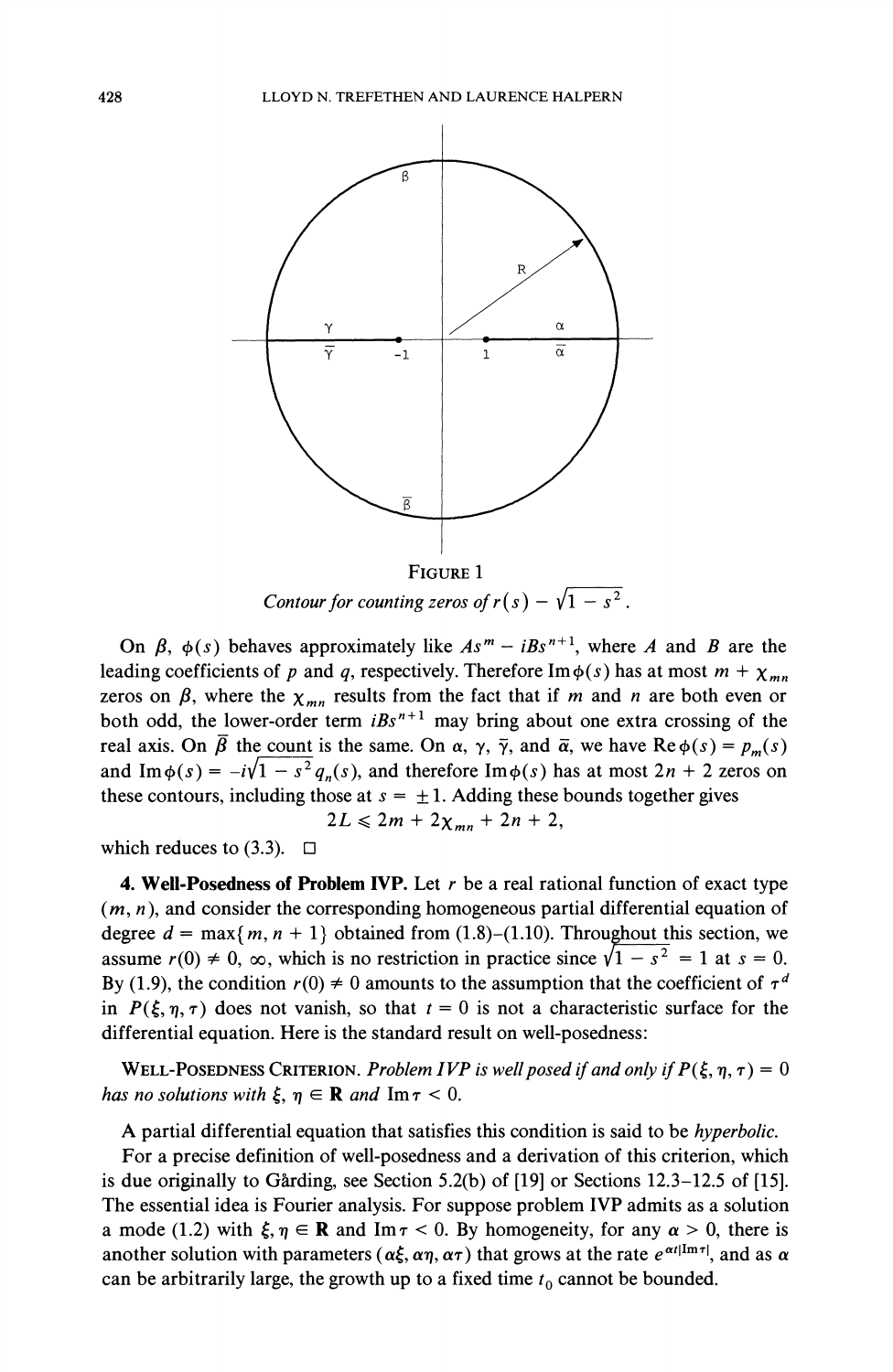Here is the proof of Theorem *1.* 

THEOREM*1. Problem IVP is well posed if and only if the zeros and poles of r(s)/s are real and simple and interlace along the real axis.* 

*Proof.* Since the zeros of  $P(\xi, \eta, \cdot)$  are continuous functions of  $\eta$ , in the wellposedness criterion it is enough to look for normal modes with  $\eta \neq 0$ . By (1.9) and (1.10), since  $p_m$  and  $q_n$  have no common zeros, an equivalent well-posedness criterion is therefore that if  $\xi \in \mathbb{R}$  and  $\eta \in \mathbb{R} - \{0\}$ , then

$$
\frac{\tau}{\eta} \frac{p_m(\eta/\tau)}{q_n(\eta/\tau)} = \frac{\xi}{\eta}
$$

has no solutions with  $\text{Im}\,\tau < 0$ —or with  $\text{Im}\,\tau > 0$ , since the solutions come in conjugate pairs. This is further equivalent to the statement that if  $r(s)/s \in \mathbb{R}$  for some  $s \in \mathbb{C} - \{0\}$ , then  $s \in \mathbb{R}$ . Contrapositively, if  $s \in \mathbb{C} - \mathbb{R}$ , then  $r(s)/s \in \mathbb{C} -$ R. Since *r(s)/s* is a continuous function of *s* away from poles, this is equivalent to the statement that  $r(s)/s$  maps the upper half-plane either into itself or into the lower half-plane. That is, either *r* or *-r* satisfies condition (a) of Lemma *1.* By that lemma, this is the same as saying that either *r* or *-r* satisfies condition (b), which is the assertion of Theorem *1.*   $\Box$ 

As mentioned earlier, we have actually proved a stronger result: Problem IVP is well posed if and only if *r* or *-r* satisfies any of the conditions of Lemma *1.* 

**5. Well-Posedness of Problem IBVP.** Again let *r* be a real rational function of exact type  $(m, n)$ , and consider now the use of the corresponding one-way wave equation as a boundary condition at  $x = 0$  for the wave equation (1.1) in the domain  $x > 0$ ,  $y \in \mathbb{R}$ . For simplicity we continue to assume  $r(0) \neq 0$ ,  $\infty$ , as in the last section. To determine well-posedness, we turn to the theory published by Kreiss in *1970 [20],*specialized for the wave equation in the interior, and obtain:

WELL-POSEDNESS CRITERION. Problem IBVP is well posed if and only if  $P(\xi, \eta, \tau)$  $= 0$  and (1.3) have no mutual solutions  $(\xi, \eta, \tau) \neq (0, 0, 0)$  with  $\eta \in \mathbb{R}$ , Im  $\tau < 0$ , and *with 5 belonging to the branch (1.6b).* 

Since  $\tau$  and  $\xi$  are now complex, we have to be careful about what is meant by the branch (1.6b). For  $\eta \in \mathbb{R}$  and  $\text{Im}\,\tau < 0$ , it means  $\xi = -\sqrt{\tau^2 - \eta^2}$ , the analytic function of  $\tau$  and  $\eta$  obtained by analytic continuation from the values  $\xi = -\tau$  for  $\eta = 0$ . These values of  $\xi$  satisfy Im  $\xi > 0$ . For  $\tau \in \mathbb{R}$ ,  $\xi$  is defined by limits in the half-plane Im  $\tau$  < 0, and satisfies Im  $\xi > 0$  if  $|\tau| < |\eta|$ ,  $\xi \in [-1, 1]$  if  $|\tau| \ge |\eta|$ .

For the definition of well-posedness and a derivation of this criterion, see *[20]*and *[lo],[ll].*Again, however, the essential idea is to look for ill-posed normal modes. Suppose problem IBVP admits a solution (1.2) with  $\text{Im } \xi \geq 0$  and  $\text{Im } \tau \leq 0$ . If Im  $\xi > 0$  (decay as  $x \to \infty$ ) but Im  $\tau < 0$  (growth as  $t \to \infty$ ), then by homogeneity, as in the last section, unbounded exponential growth as a function of *t* is possible. If Im  $\tau = \text{Im} \xi = 0$  and (1.6b) holds, on the other hand, the solution is a plane wave with  $v_r \ge 0$  that radiates energy from the boundary into the interior, generating weaker but still unbounded growth. See [13] for a presentation of the Kreiss theory from this physical point of view, and *[28]*for the analogous discussion of stability of finite difference models.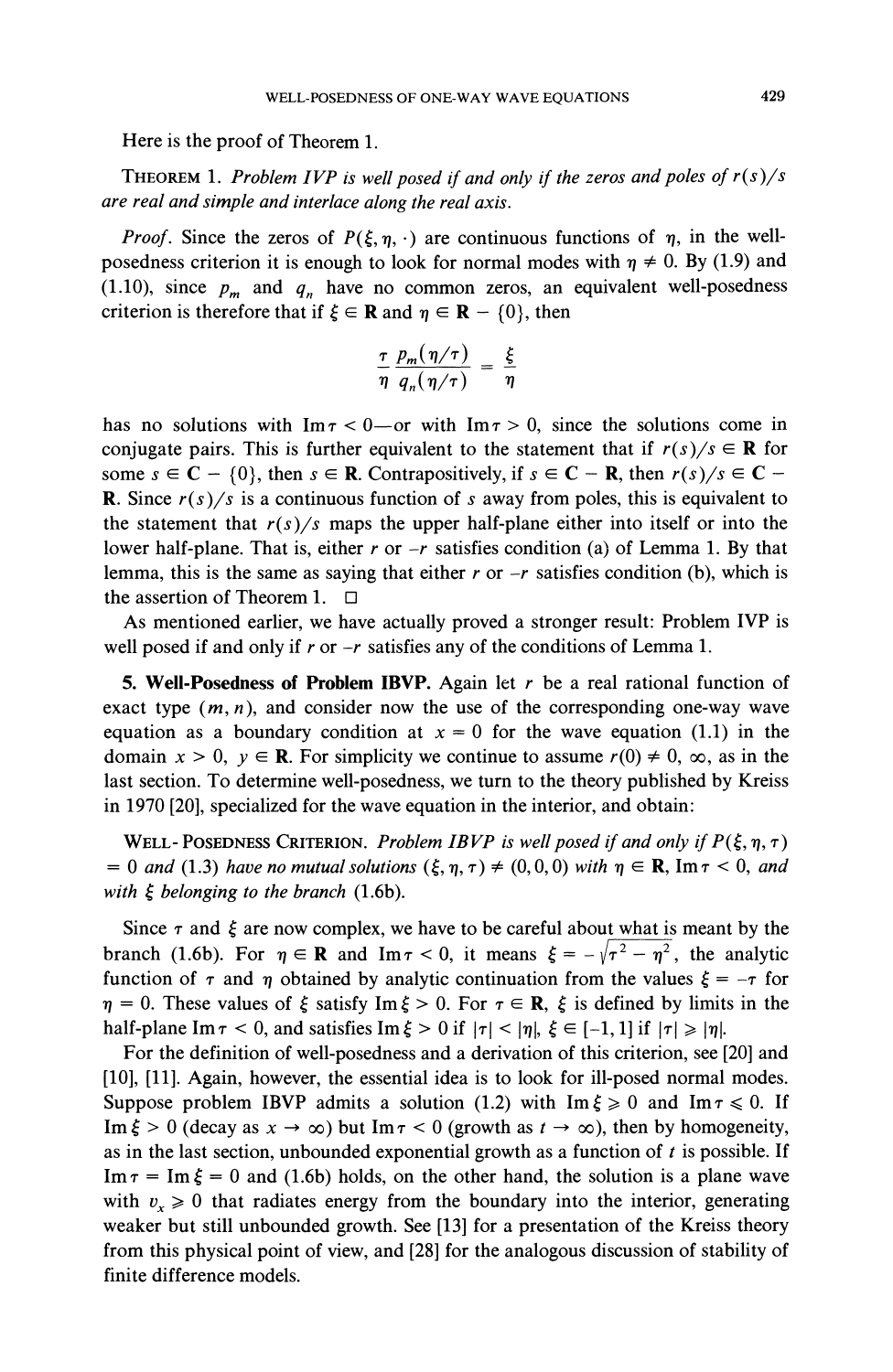Here is the proof of Theorem *2.* 

THEOREM*2. Problem IBVP is well posed if and onIy if the zeros and poles of r(s)/s are real and simple and interlace along the real axis, and furthermore*  $r(s) > 0$  *for*  $s \in [-1, 1].$ 

*Proof.* If there is a normal mode (1.2) with  $\tau = 0$ , then  $\xi = \pm i\eta$ , and by (1.9), the equation  $P(\xi, \eta, \tau) = 0$  reduces to

$$
\pm iA\tau^{d-1-n}\eta^{n+1} = B\tau^{d-m}\eta^m, \qquad d = \max\{m, n+1\}
$$

for nonzero real constants *A* and *B*. Whether or not  $m = n + 1$ , this implies  $\eta = 0$ and thus  $\xi = 0$ . Therefore, we can assume  $\tau \neq 0$ . Now for  $\eta \in \mathbb{R}$  and Im  $\tau < 0$ , the variable  $s = \eta/\tau$  lies in  $C - (-\infty, 0) - (0, \infty)$ . Taking limits Im  $\tau \to 0$  with  $\tau \to 0$ amounts to letting *s* range over all of C, with points on the two sides of the cuts  $(-\infty, 0)$  and  $(0, \infty)$  viewed as distinct. By (1.6b) and (1.8)-(1.9), the well-posedness criterion now reduces to the condition that for *s* in this region, the equations  $\xi =$  $-\tau\sqrt{1-s^2}$  and  $\xi = \tau r(s)$  are never simultaneously satisfied. That is, the equation  $r(s) = -\sqrt{1-s^2}$  must have no solutions, where as in Section 3, the square root is defined by branch cuts  $(-\infty, -1]$  and  $[1, \infty)$  and the value 1 at  $s = 0$ .

On  $(-\infty, -1)$  and  $(1, \infty)$ ,  $r(s) = -\sqrt{1-s^2}$  cannot be satisfied, because the left-hand side is real or infinite while the right-hand side is imaginary, finite, and nonzero. Thus we have reduced the well-posedness criterion to condition (e) of Lemma *2.* By that lemma, an equivalent condition is (d), and by Lemma *l(b),* this is equivalent to the assertion of Theorem *2.* 

Again, we have actually proved a stronger result: Problem IBVP is well posed if and only if *r* satisfies any of the conditions of Lemma *2.* In particular, by condition (e), it is well posed if and only if  $r(s)$  interpolates  $\sqrt{1-s^2}$  at  $m + n + 1 + \chi_{mn}$ points in  $C - (-\infty, -1] - [1, \infty)$ . Therefore, a sufficient condition for well-posedness is the existence of  $m + n + 1 + \chi_{mn}$  points of interpolation in (-1, 1), and together with Corollary 2, this proves Theorem 3.

If one or two points of interpolation lie at  $\pm 1$  instead of in  $(-1, 1)$ , problem IBVP is ill posed. This is a borderline case of weak ill-posedness, corresponding to a wave  $(1.2)$  that propagates tangentially to the boundary  $x = 0$ .

**6. Families of One-Way Wave Equations.** In this final section we will examine various families of approximants  $r(s)$  to  $\sqrt{1-s^2}$  on [-1, 1], which correspond to various families of one-way wave equations. By Theorem 3, well-posedness is assured for  $n \le m \le n + 2$  if  $r(s)$  interpolates  $\sqrt{1-s^2}$  at  $m+n+1+\chi_{mn}$ points of *(-1, I),* and conversely, the approximants one might consider in practice will almost always satisfy this condition. In fact, different methods of approximation of  $\sqrt{1-s^2}$  can fruitfully be interpreted and compared as different strategies for the allocation of interpolation points in  $(-1,1)$ —hence of angles in  $(\pi/2,3\pi/2)$  at which the ideal and approximate one-way dispersion relations coincide.

By a simple change of variables, an even approximation  $r(s)$  to  $\sqrt{1-s^2}$  on *[-I, 11* is equivalent to an approximation of the same type to the function *Is1* The approximation of *Is/* is a well-studied problem in approximation theory, which features the discovery by D. J. Newman in 1964 that whereas type  $(n,0)$  approximants have  $L^{\infty}$  error  $O(1/n)$  as  $n \to \infty$ , type  $(n, n)$  approximants have much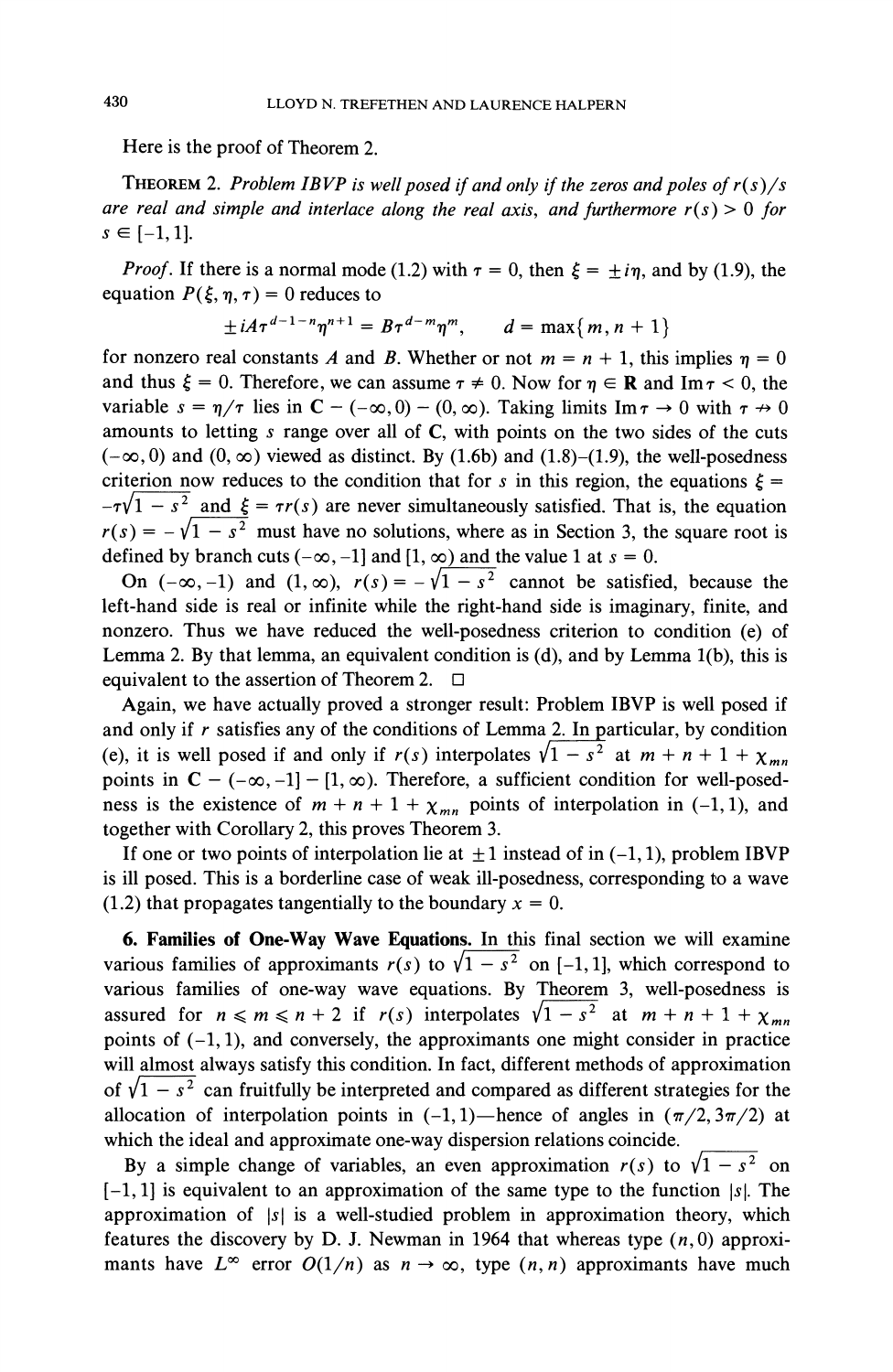smaller errors  $O(\text{const}^{-\sqrt{n}})$  [25]. Thus, fortunately, our results show that well-posedness correlates with accuracy as  $n \to \infty$ .

Until the end of the section, r is an even function. First, we will show that  $\sqrt{1-s^2}$ can be interpolated in an arbitrary set of points symmetrically distributed in  $(-1,1)$ . Then we will consider Chebyshev, Pade, and least-squares approximation, and show that each leads to the appropriate number of interpolation points, thereby proving Theorem 4. (These methods of approximation are illustrative; we make no claim about what method may be best in practice.) In Chebyshev and Pade approximation, uniqueness implies that  $r(s)$  is automatically even, for otherwise,  $r(-s)$  would be a distinct and equally good approximation. In least-squares approximation, uniqueness does not hold, so we have to impose evenness of r as an explicit constraint.

Symmetric interpolation in arbitrary points. The following construction was pointed out to us by Philip Roe, but was used earlier by Newman [25]. For any even  $K \ge 2$ , let  $\pm s_1, \ldots, \pm s_{K/2}$  be a set of K points in (-1, 1), counted with multiplicity, except that one of these pairs may be  $\pm 1$ . Set  $m = 2 |K/4|$  and  $n = 2|K/4|-2$ , so that  $m = n$  or  $m = n + 2$  and  $K = m + n + 2$ . Let p be a nonzero polynomial of degree  $K/2$  that is zero at  $\sqrt{1-s_k^2}$  for each k, and set

(6.1) 
$$
r(s) = \frac{p(t) + p(-t)}{(-p(t) + p(-t))/t},
$$

(6.1)  $r(s) = \frac{p(t) + p(-t)}{(-p(t) + p(-t))/t}$ ,<br>where  $t = \sqrt{1 - s^2}$ . Since the numerator is even as a function of t, it is a polynomial in s of degree  $m$ , and since the denominator is even as a function of  $t$ , it is a polynomial in s of degree n. Also, since  $|p(-t)| > |p(t)|$  for  $t > 0$  and  $p'(0) \neq 0$ ,  $r(s)$  can have no poles or zeros in [-1, 1] (we exclude the trivial case  $K = 2$ ,  $s_k = 1$ ,  $r(s) \equiv 0$ ). Thus  $r(s) = \sqrt{1 - s^2}$  is equivalent to where  $t = \sqrt{1 - s^2}$ . Since the numerator is even<br>in s of degree m, and since the denominator<br>polynomial in s of degree n. Also, since  $|p(-t)|$ <br> $r(s)$  can have no poles or zeros in [-1, 1] (we exercise  $r(s) = 0$ ). Thus  $r(s) = \$ 

$$
p(t) + p(-t) = -p(t) + p(-t),
$$

that is,  $p(t) = 0$ . In other words, (6.1) interpolates  $\sqrt{1 - s^2}$  at the points  $\pm s_k$ , and by Theorem 3, the corresponding one-way wave equation is well posed.

An alternative and more transparent presentation of this construction is implicit in Section 9 of a paper by Higdon [14]. If we write  $\sqrt{1 - s_k^2} = -\cos\theta_k$ , then  $p(\xi/\tau) = 0$  is equivalent to

(6.2) 
$$
\prod_{k=1}^{K/2} (\xi + \cos \theta_k \tau) = 0,
$$

which corresponds to the partial differential equation

(6.3) 
$$
\prod_{k=1}^{K/2} (\partial_x + \cos \theta_k \partial_t) u = 0,
$$

which is satisfied exactly by plane waves at the angles  $\pm \theta_k$ . Conversely, given a one-way wave equation in the form (6.3), let us use (1.3) to eliminate all powers of  $\xi$ higher than 1 in its dispersion relation (6.2). The result is a new dispersion relation that interpolates  $\sqrt{1-s^2}$  in the points  $s_k$  and is equivalent to a rational expression (1.8). For example, Higdon points out that the Engquist-Majda absorbing boundary conditions can be generated in this fashion from  $(\partial_x - \partial_x)^{K/2}u = 0$ , an observation that highlights their close relation to the boundary conditions of Bayliss and Turkel (see Section 2 of [3]).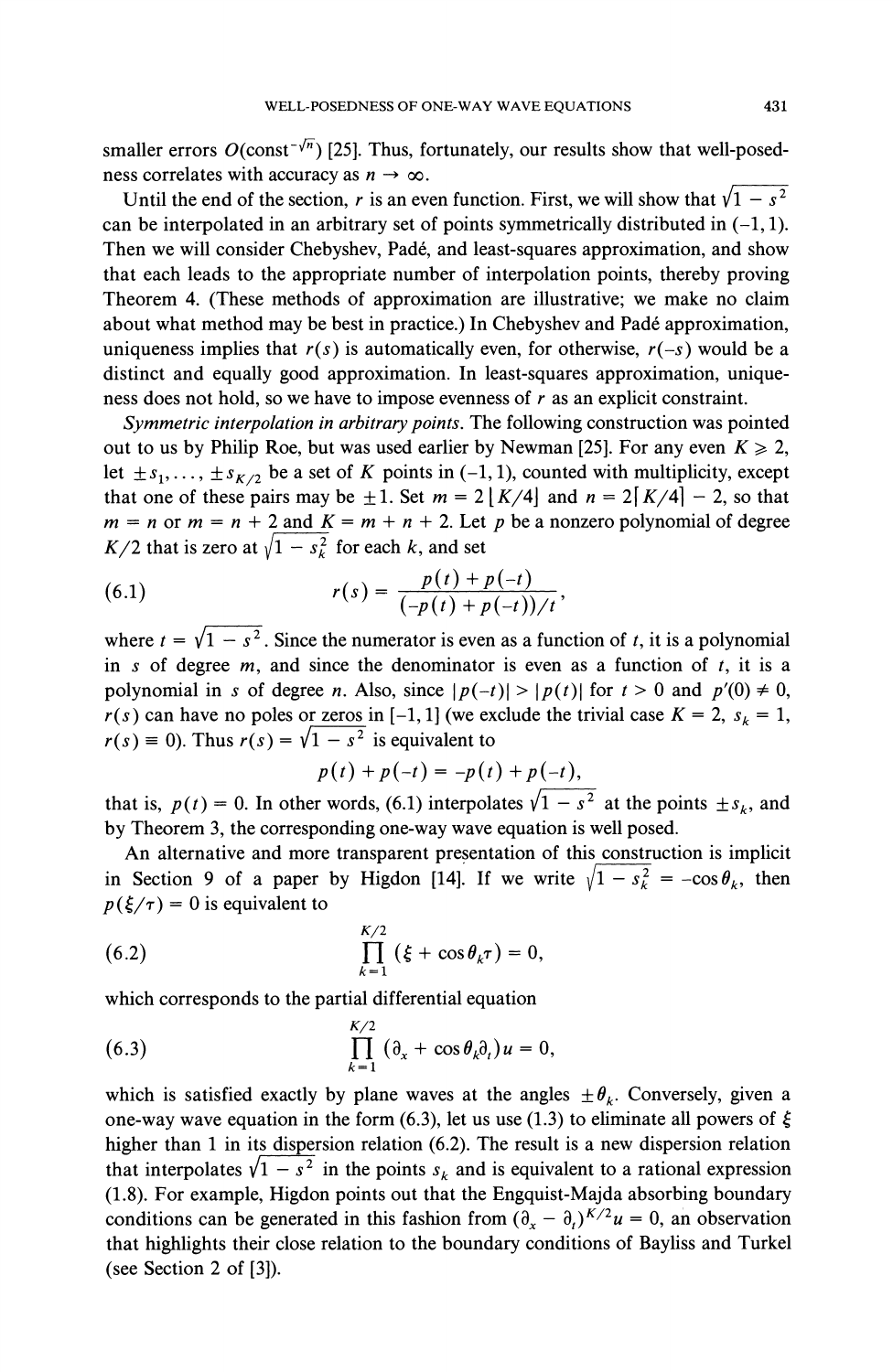Now we turn to Chebyshev, Pade, and least-squares approximation. In what follows, let  $r$  denote a real rational function of type  $(M, N)$  but not necessarily exact type  $(M, N)$ ; that is, r has exact type  $(m, n)$  for some  $m \le M$ ,  $n \le N$ . Assume further, until further notice, that  $M$ ,  $N$ ,  $m$ , and  $n$  are even integers and that  $r$  is an even function. The *defect* of r (as a function of type  $(M, N)$ ) is the integer

$$
\delta = \min\{M-m, N-n\} \geqslant 0
$$

Also, let K be the number of zeros of  $\sqrt{1-s^2} - r(s)$  in (-1,1). By definition  $K \le L$ , where L is the integer of Lemma 3, and so by that lemma, since  $\chi_{mn} = 1$ when  $m$  and  $n$  are both even, we have

$$
(6.5) \t K \leqslant m+n+2.
$$

Chebyshev approximation. The Chebyshev approximant of type (M, N) to  $\sqrt{1-s^2}$ . denoted  $r_{MN}^*(s)$ , is defined by the condition

$$
\left\|\sqrt{1-s^2}-r_{MN}^*(s)\right\|_{\infty}=\text{minimum},
$$

where  $\|\cdot\|_{\infty}$  is the supremum norm on [-1, 1]. It is well known that  $r_{MN}^*$  exists, is unique, and is characterized by the following "equioscillation condition" [5], [27]. Let r be a rational function of type  $(M, N)$ , exact type  $(m, n)$ , and defect  $\delta$ . Then  $r = r_{MN}^*$  if and only if  $\sqrt{1 - s^2} - r(s)$  attains alternating values defect  $\delta$ . Then  $r = r_{MN}^*$  if and only if  $\gamma_1 - s^2 - r(s)$  attains alternating  $\pm ||\sqrt{1 - s^2} - r(s)||_{\infty}$  at some sequence of points  $-1 < s_0 < \cdots < s_j \le 1$  with

 $J \geq M + N + 1 - \delta.$  $(6.6)$ 

Let  $r = r_{MN}^*$  be the Chebyshev approximant to  $\sqrt{1 - s^2}$  of type (*M, N*). Between any two equioscillation points there must be a zero, so we have  $K \geq J$ , and by (6.6),

$$
(6.7) \t\t K \geqslant M + N + 1 - \delta.
$$

Together with (6.5), this yields

$$
M+N+1-\delta\leqslant m+n+2,
$$

or by  $(6.4)$ ,

$$
M+N+1-\delta\leqslant (M-\delta)+(N-\delta)+2.
$$

Therefore  $\delta \le 1$ . Since  $\delta$  is even, however, we must have  $\delta = 0$ . Since K is even also, (6.5) and (6.7) now yield

(6.8) 
$$
m = M, n = N, K = m + n + 2.
$$

(That is, the Chebyshev table for  $\sqrt{1-s^2}$  is *normal* except for the even-odd degeneracy: It breaks into distinct 2  $\times$  2 blocks of identical entries  $r_{m,n}^* = r_{m+1,n}^* =$  $r^*_{m,n+1} = r^*_{m+1,n+1}$ .) This establishes the hypotheses of Theorem 3, proving Theorem 4 for Chebyshev approximation.

*Padé approximation*. The Padé approximant of type  $(M, N)$  to  $\sqrt{1-s^2}$ , denoted  $r_{MN}^p$ , is defined by the condition

$$
\sqrt{1-s^2} - r_{MN}^p(s) = O(s^{\text{maximum}}) \text{ as } s \to 0.
$$

Again one has existence and uniqueness (the former is trivial). For this particular case,  $r_{MN}^p$  is known explicitly and can be constructed from a continued fraction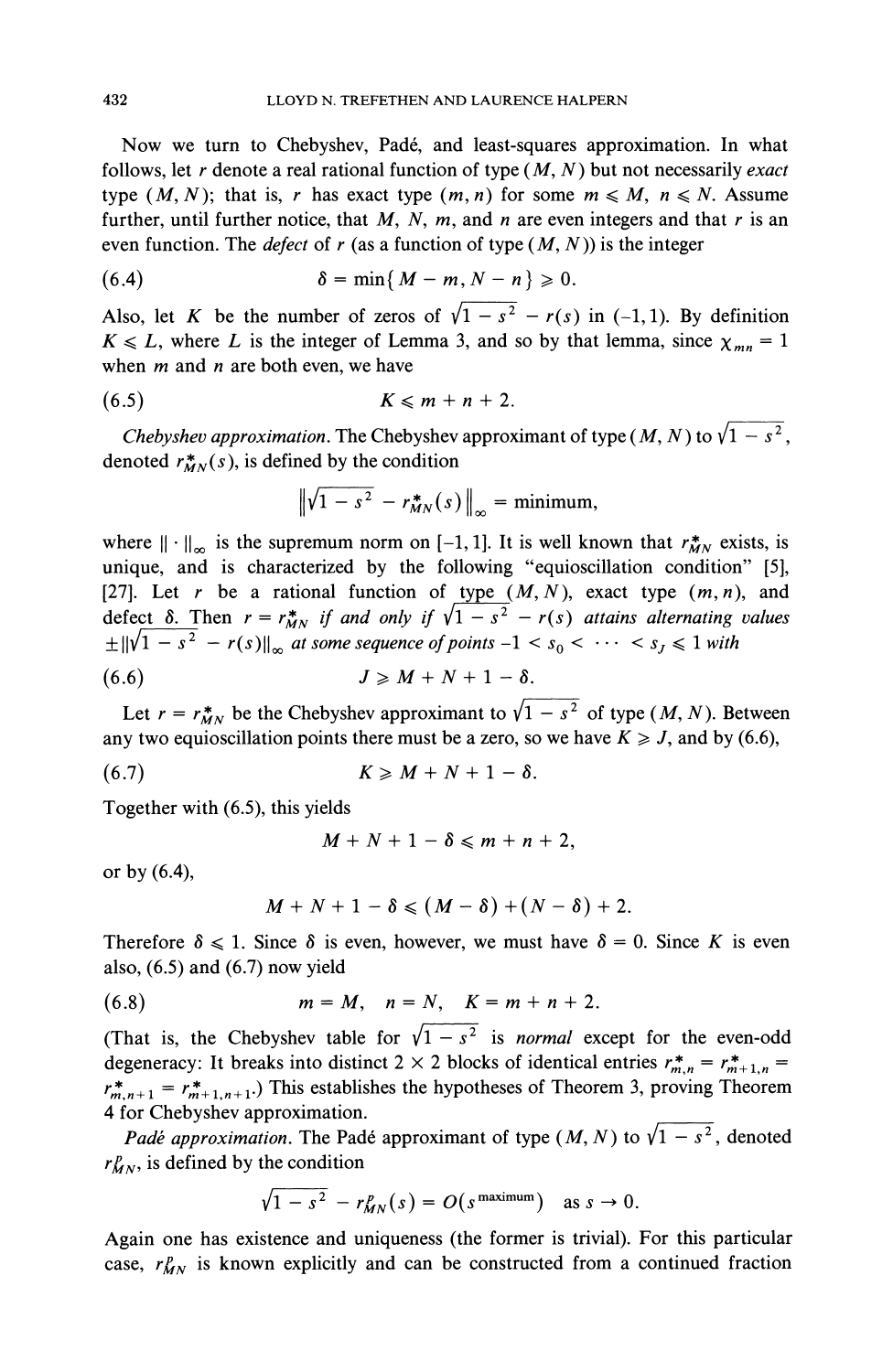expansion [4], [Ill, [31], from hypergeometric function identities [16], or from (6.1). Alternatively, to emphasize the analogy to Chebyshev approximation, one can reason by means of the following equioscillation-type characterization [29]. Let *r* be a rational function of type  $(M, N)$ , exact type  $(m, n)$ , and defect  $\delta$ . Then  $r = r_{M}^p$  if *and only if* 

(6.9) 
$$
\sqrt{1-s^2} - r(s) = O(s^3) \text{ as } s \to 0
$$

*for some J satisfying* (6.6). Since (6.9) asserts that  $r(s)$  interpolates  $\sqrt{1-s^2}$  at least *J* times at the origin, we again have  $K \ge J$ , and the argument leading to (6.8) goes through exactly as before. (That is, the Padé table for  $\sqrt{1-s^2}$  is also normal except for even-odd degeneracy.) This proves Theorem 4 for Pade approximation.

*Least-squares approximation.* Rational least-squares approximation, unlike its polynomial counterpart, has certain troublesome properties—notably nonuniqueness and the possibility of local best approximations that are not global. To begin with, let us drop the assumption that  $M$ ,  $N$ ,  $m$ , and  $n$  are even. It is known that a least-squares approximant of type (M, N) to  $\sqrt{1-s^2}$  exists, so let us denote such a function by  $r_{MN}^{(2)}$ . Here is the remarkable property that distinguishes this problem from Chebyshev and Pade approximation, proved by Cheney and Goldstein in 1967 [6]:  $r_{MN}^{(2)}$  always has  $\delta = 0$ . As a corollary, first pointed out by Lamprecht [21],  $r_{MN}^{(2)}$ cannot be even when  $M$  and  $N$  are odd, and so it cannot be unique. We do not know whether it is unique when  $M$  and  $N$  are even.

Nevertheless, certain conclusions about  $r_{MN}^{(2)}$  can be reached despite its lack of uniqueness. Since  $\delta = 0$ , one can show that  $\sqrt{1 - s^2} - r_{MN}^{(2)}$  must be orthogonal on  $[-1, 1]$  to all polynomials of degree  $M + N + 1$  and, accordingly, must have  $K \ge M$  $+ N + 1$  zeros in (-1,1). (Cheney and Goldstein point this out as their final corollary.) Since  $K \leq m + n + 1 + \chi_{mn}$  by Lemma 3, we now reason as follows: If M and N are both even or both odd, then  $m = M$  and  $n = N$ , but we are assured of only  $m + n + 1$  interpolation points, not the  $m + n + 2$  required by Lemma 3. On the other hand, if one of M and N is even and the other is odd, then the possibilities are  $m = M$  and  $n = N$ ,  $m = M - 1$  and  $n = N$ , or  $m = M$  and  $n = N - 1$ , and in each case,  $m + n + 1 + \chi_{mn} = M + N + 1$ , which guarantees a sufficient number of interpolation points.

We conclude that if one-way wave equations are derived by general least-squares approximation, problems IVP and IBVP are well posed if  $M = N + 1$ , but whether they are well posed for  $M = N$  and  $M = N + 2$  is uncertain.

*Symmetric least-squares approximation.* The situation returns to normal if, rather than permitting an arbitrary approximant of type  $(M, N)$ , we require r to be even. (Formula (6.1) will now be a computational help, for we can take the interpolation points as independent variables and vary them systematically to minimize  $\|\sqrt{1-s^2-r(s)}\|_2$ .) Assume again that *M*, *N*, *m*, *n*, and *K* are even. The problem is equivalent to that of approximating  $\sqrt{1-\sigma}$  on [0, 1] by a rational function of type  $(M/2, N/2)$  in the least-squares sense with weight function  $\sigma^{-1/2}$ . By an adaptation of the Cheney-Goldstein argument, we get  $\delta = 0$  again, from which (6.8) follows. This completes the proof of Theorem 4.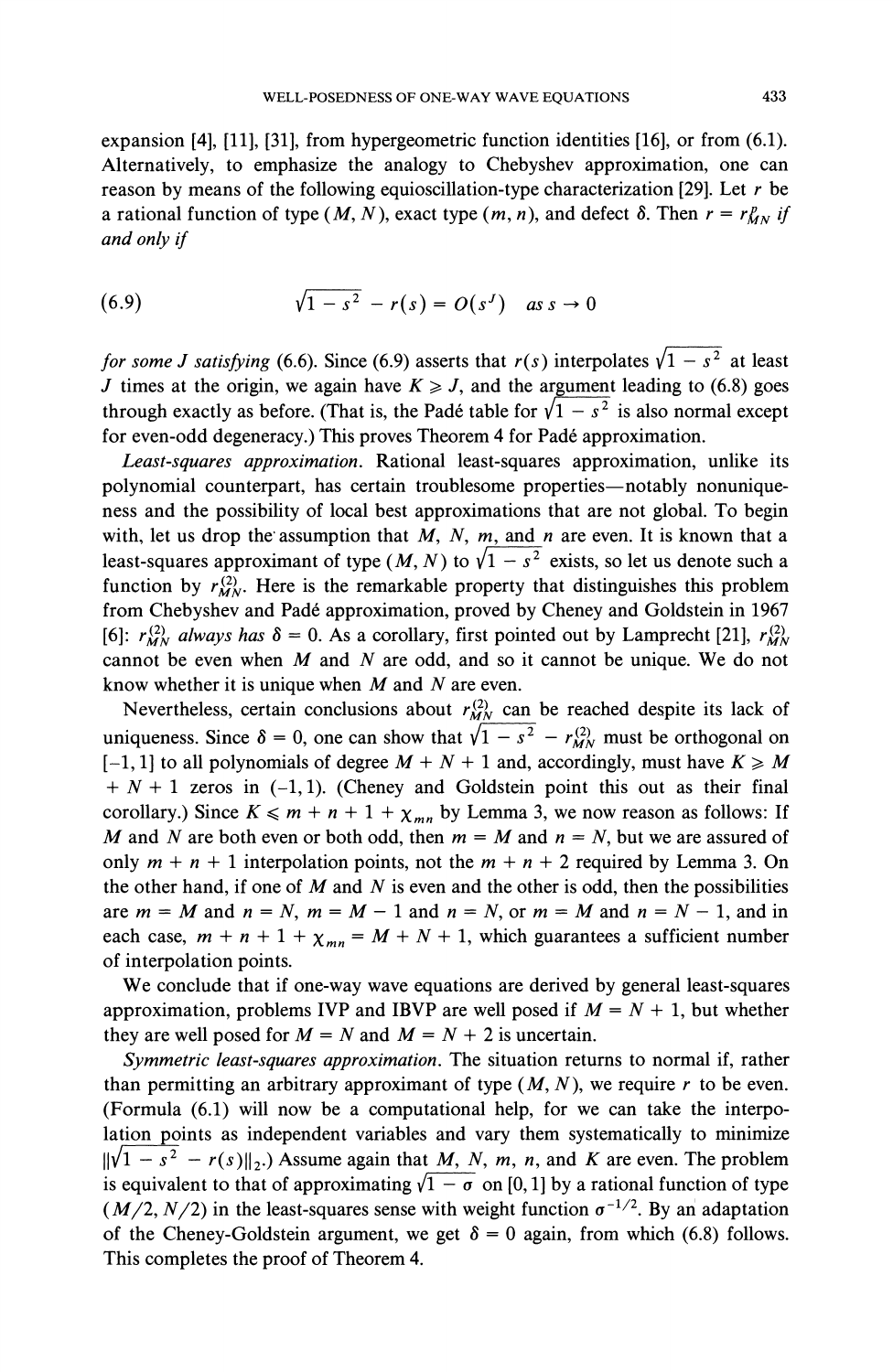Acknowledgments. Several of the ideas of Section 3 came to us from Peter Borwein of Dalhousie University, whose assistance is gratefully acknowledged. For additional advice we also thank Robert Almgren, Tony Chan, Robert Clayton, Robert Higdon, Arieh Iserles, and Philip Roe.

*Note Added* in Proof. Coefficients for several families of one-way wave equations are given in [33].

Department of Mathematics Massachusetts Institute of Technology Cambridge, Massachusetts 02139

Centre de Mathématiques Appliquées Ecole Polytechnique 91128 Palaiseau Cedex, France

1. A. BAMBERGER ET AL., "The paraxial approximation for the wave equation: some new results," in Advances in Computer Methods for Partial Differential Equations V (R. Vichnevetsky and R. S. Stepleman, eds.), IMACS, 1984.

2. A. BAMBERGER ET AL., Construction et Analyse d'Approximations Paraxiales en Milieu Hétérogène I and II, Rapps. Internes Nos. 114 and 128, Centre de Mathématiques Appliquées, Ecole Polytechnique, 1984-85.

3. A. BAYLISS & E. TURKEL, "Radiation boundary conditions for wave-like equations," *Comm. Pure Appl. Math.,* v. 33, 1980, pp. 707-725.

4. A. J. BERKHOUT, "Wave field extrapolation techniques in seismic migration, a tutorial," *Geophysics,*  v. 46,1981, pp. 1638-1656.

5. E. W. CHENEY, *Introduction to Approximation Theory,* McGraw-Hill, New York, 1966.

6. E.W. CHENEY & A. A. GOLDSTEIN, "Mean-square approximation by generalized rational functions," *Math. Z.,*v. 95,1967, pp. 232-241.

7. J. F. CLAERBOUT, *Imaging the Earth's Interior,* Blackwell Publ. Co., 1985.

8. R. W. CLAYTON, *Wavefield Inversion Methods for Refraction and Reflection Data,* Ph.D. diss., Dept. of Geophysics, Stanford University, 1981.

9. R. W. CLAYTON & B. ENGQUIST, "Absorbing boundary conditions for wave-equation migration," Geophysics, v. 45, 1980, pp. 895-904.

10. B. ENGQUIST & A. MAJDA, "Absorbing boundary conditions for the numerical simulation of waves," *Math. Comp.,* v. 31, 1977, pp. 629-651.

11. B. ENGQUIST & A. MAJDA, "Radiation boundary conditions for acoustic and elastic wave calculations," *Comm. Pure Appl. Math.,* v. 32, 1979, pp. 313-357.

12. W. B. GRAGG& G. D. JOHNSON, "The Laurent-Pade table," in *Information Processing* 74, North-Holland, Amsterdam, 1974, pp. 632-637.

13. R. L. HIGDON, "Initial-boundary value problems for linear hyperbolic systems," *SIAM Rev.,* v. 28, 1986, pp. 177-217.

14. R. L. HIGDON, "Absorbing boundary conditions for difference approximations to the multi-dimensional wave equation," *Math. Comp.,* v. 47, 1986, pp. 437-459.

15. L. HORMANDER, *The Analysis of Linear Partial Differential Operators.* 11, Springer-Verlag, Berlin and New York, 1983.

16. A. ISERLES, "A note on Pade approximation and generalized hypergeometric functions," *BIT,* v. 19, 1979, pp. 543-545.

17. A. ISERLES & G. STRANG, "The optimal accuracy of difference schemes," *Trans. Amer. Math. Soc.,*  v. 277,1983, pp. 779-803.

18. M. ISRAELI & S. A. ORSZAG, "Approximation of radiation boundary conditions," *J. Comput. Phys.,*  v. 41,1981, pp. 115-135.

19. F. JOHN, *Partial Differential Equations,* 3rd ed., Springer-Verlag, Berlin and New York, 1978.

20. H.- 0. KREISS, "Initial boundary value problems for hyperbolic systems," *Comm. Pure Appl. Math.,* v. 23, 1970, pp. 277-298.

21. G. LAMPRECHT, "Zur Mehrdeutigkeit bei der Approximation in der  $L^p$ -Norm mit Hilfe rationaler Funktionen," *Computing,*v. 5, 1970, pp. 349-355.

22. D. LEE, *The State-of-the-Art Parabolic Equation Approximation as Applied to Underwater Acoustic Propagation with Discussions on Intensive Computations,* Tech. Doc. 7247, U.S. Naval Underwater Systems Center, New London, Conn., 1984.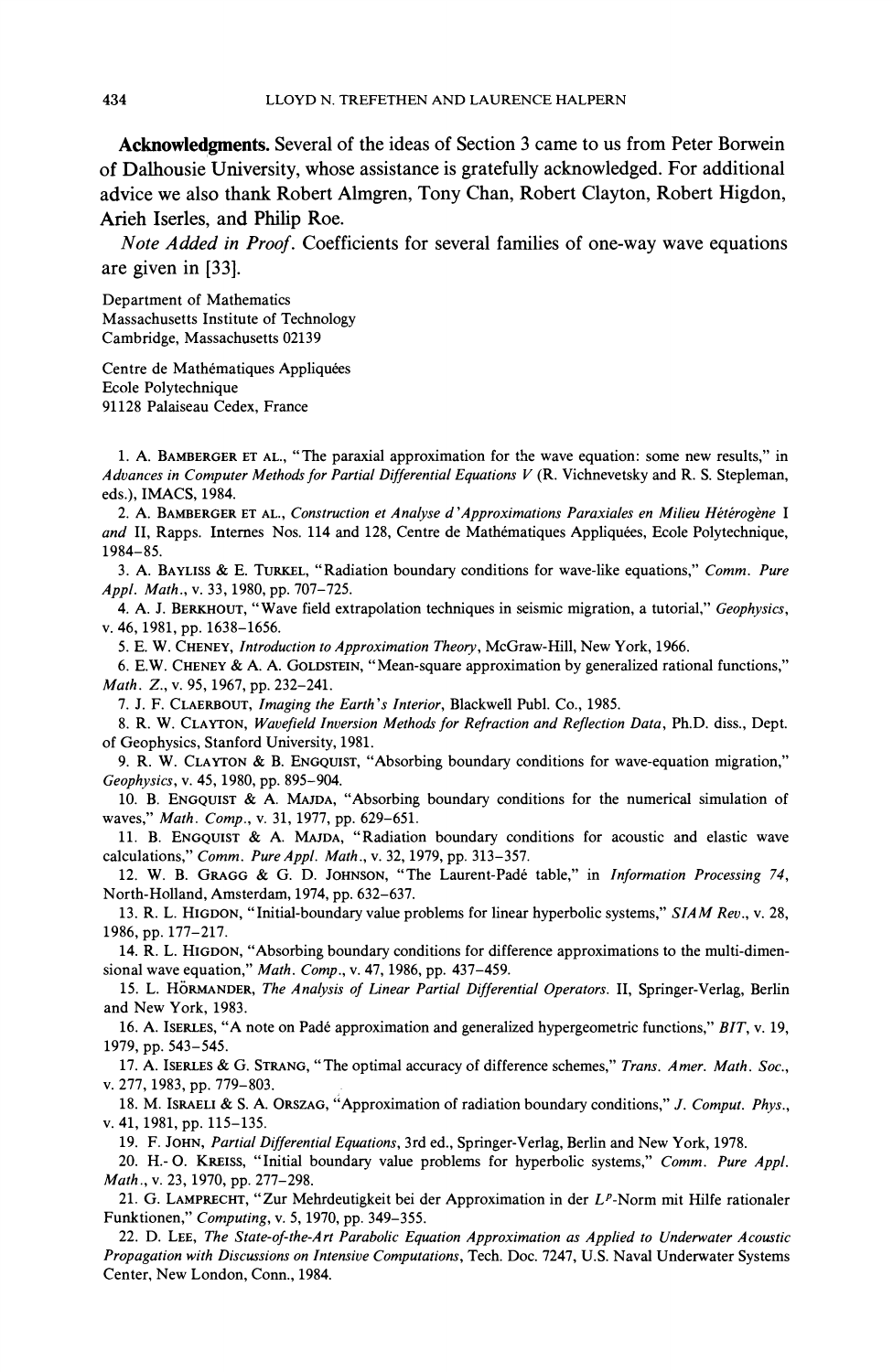23. E. L. LINDMAN, "'Free-space' boundary conditions for the time dependent wave equation," J. *Comput. Phvs.,* v. 18, 1975, pp. 66-78.

24. S. T. MCDANIEL, "Parabolic approximations for underwater sound propagation," J. *Acoust. Soc. Amer.,* v. 58, 1975, pp. 1178-1185.

25. D. J. NEWMAN, "Rational approximation to  $|x|$ ," *Michigan Math. J.*, v. 11, 1964, pp. 11–14.

26. R. H. STOLT, "Migration by Fourier transform," *Geophysics,*v. 43, 1978, pp. 23-48.

27. F. D. TAPPERT, "The parabolic approximation method," in *Wave Propugation and Underwater Acoustics (J.* B. Keller and J. S. Papadakis, eds.), Lecture Notes in Phys., vol. 70, Springer-Verlag, Berlin and New York, 1977.

28. L. N. TREFETHEN, "Instability of difference models for hyperbolic initial boundary value problems," *Comm. Pure Appl. Math.,* v. 37,1984, pp. 329-367.

29. L. N. TREFETHEN, "Square blocks and equioscillation in the Padé, Walsh, and CF tables," in *Rational Approximation and Interpolation* (P. *R.* Graves-Morris et al., eds.), Lecture Notes in Math., vol. 1105, Springer-Verlag, Berlin and New York, 1984.

30. L. WAGATHA, "Approximation of pseudodifferential operators in absorbing boundary conditions for hyperbolic equations," *Numer. Math.,* v. 42, 1983, pp. 51-64.

31. G. WANNER, E. HAIRER& S. P. NBRSETT, "Order stars and stability theorems," *BIT,* v. 18, 1978, pp. 478-489.

32. ZHANG GUAN-QUAN, "High-order approximation of one way wave equations," J. *Comput. Math.,*  v. 3, 1985, pp. 90-97.

33. L. HALPERN & L. N. TREFETHEN, "Wide-angle one-way wave equations." (To appear.)